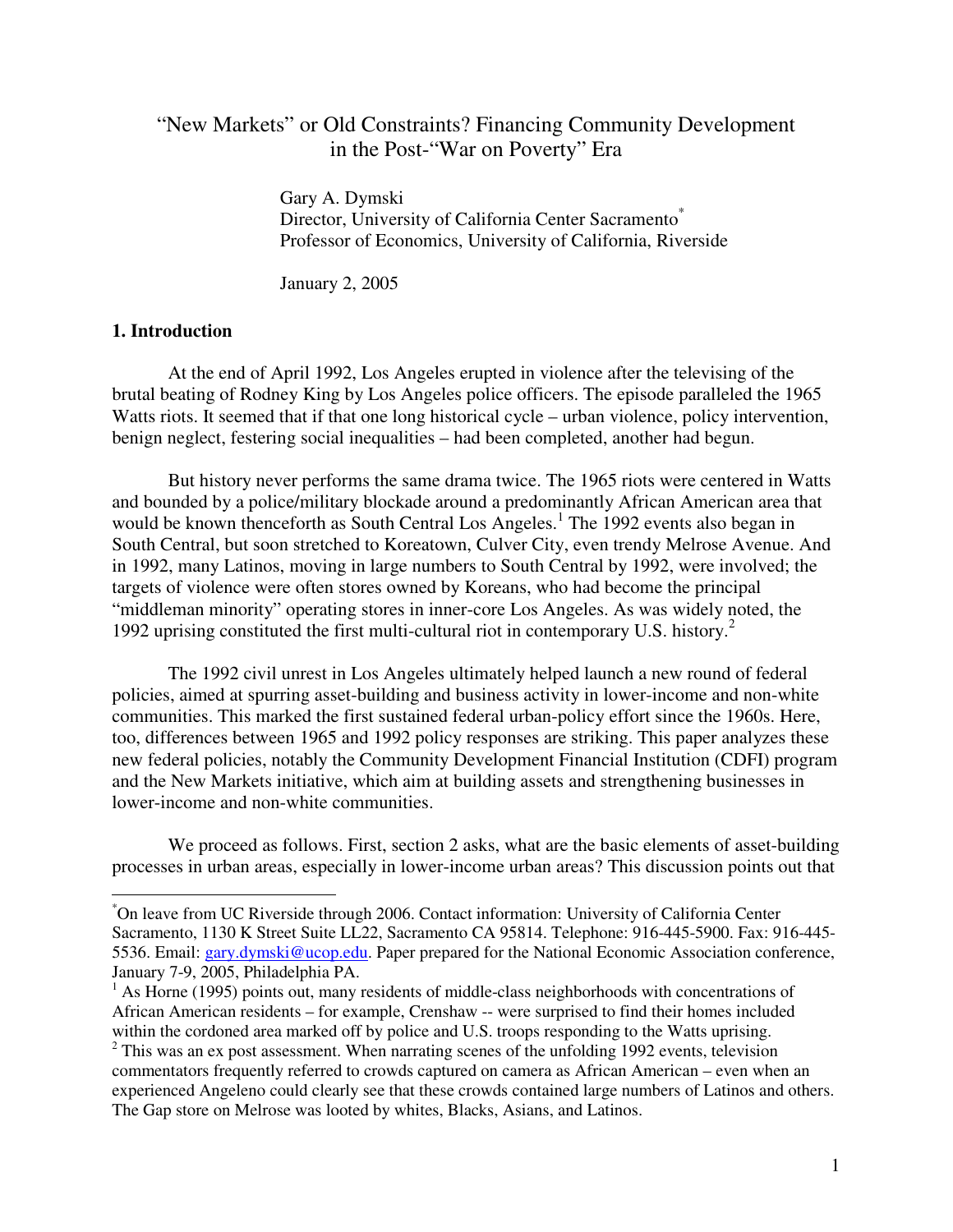financing structures are at the heart of asset-building processes; and these structures pose challenges for any development effort, whether in upper-income suburban or lower-income inner-core areas. Section 3 then summarizes federal urban programs aimed at asset-building and business development, from the 1960s to the end of the 1980s. This provides one key context for what was attempted after 1990. Section 4 then examines another crucial context of the new federal urban initiatives – the transformation of banking and financial-industry practices from the 1960s to the present. How the CDFI and New Markets initiatives affect the economies of minority and lower-income communities depends vitally on the shifting practices and strategies of the overall financial system. For example, what is the significance of the fact that just before the NMI became law, predatory lending practices suddenly exploded in U.S. cities? Then section 5 returns us to Los Angeles in 1992; it describes the federal urban asset-building policies of the Clinton Administration in the subsequent decade. Section 6 then analyzes the potential of these new federal asset-building urban policies – CDFI and New Markets – especially in light of the changing structure of urban financial markets.

## **2. Conceptualizing Banking/Financial and Asset-Building Practices: A Framework**

 A simple construct will help to organize our discussion. Even today, long years after Watts burned the first time, there is an appalling lack of clarity about basic concepts in urban development. Consider the notion of "community-development financial institutions" itself. This term has become centrally important in policy discussion and advocacy. A global movement, centered on the problem of financial exclusion and advocating the creation of CDFIs, has emerged in the past several years. To illustrate how the term CDFI is used, consider this passage from *Inspiration for Abroad*, by the Maleny Credit Union of Australia (www.malenycu.com.au):

The Community Development Financial Institution (CDFI) movement began in the United States in the 1990s and has spread to the UK. CDFIs range from small non-profit micro-enterprise lenders with a few hundred borrowers, to substantial banking institutions with thousands of borrowers and loans worth hundreds of millions of dollars. Whatever their size, CDFIs share a commitment to investing in local, disadvantaged communities to build wealth, generate jobs, improve housing and stabilise communities.

 This report goes on to list five types of CDFIs – community development credit unions, community development banks  $(CDBs)^3$ , community development loan funds<sup>4</sup>, community development corporations (CDCs), and micro finance funds. Everything said in the above quote is right, and the list of five institutional types is right as far as it goes. But some elements are

<sup>&</sup>lt;sup>3</sup> Inspiration from Abroad provides this textual description: "Community development banks are forprofit regulated entities. They target disadvantaged communities to provide banking services, loans, and community revitalisation programs. There are only a few such banks in the United States. They offer insured depository accounts and competitive returns."

<sup>4</sup> Again, this description from *Inspiration from Abroad*: "Community development loan funds are nonprofit, unregulated and uninsured entities. They administer loan funds for community development and various lending activities, including the environment, housing, small business, and non-profit facilities funding. Some offer limited micro-enterprise programs. Community development loan funds can make loans that banks and credit unions would hesitate to make and often provide technical assistance with their capital. Many accept private investment. Offerings tend to be below market rate."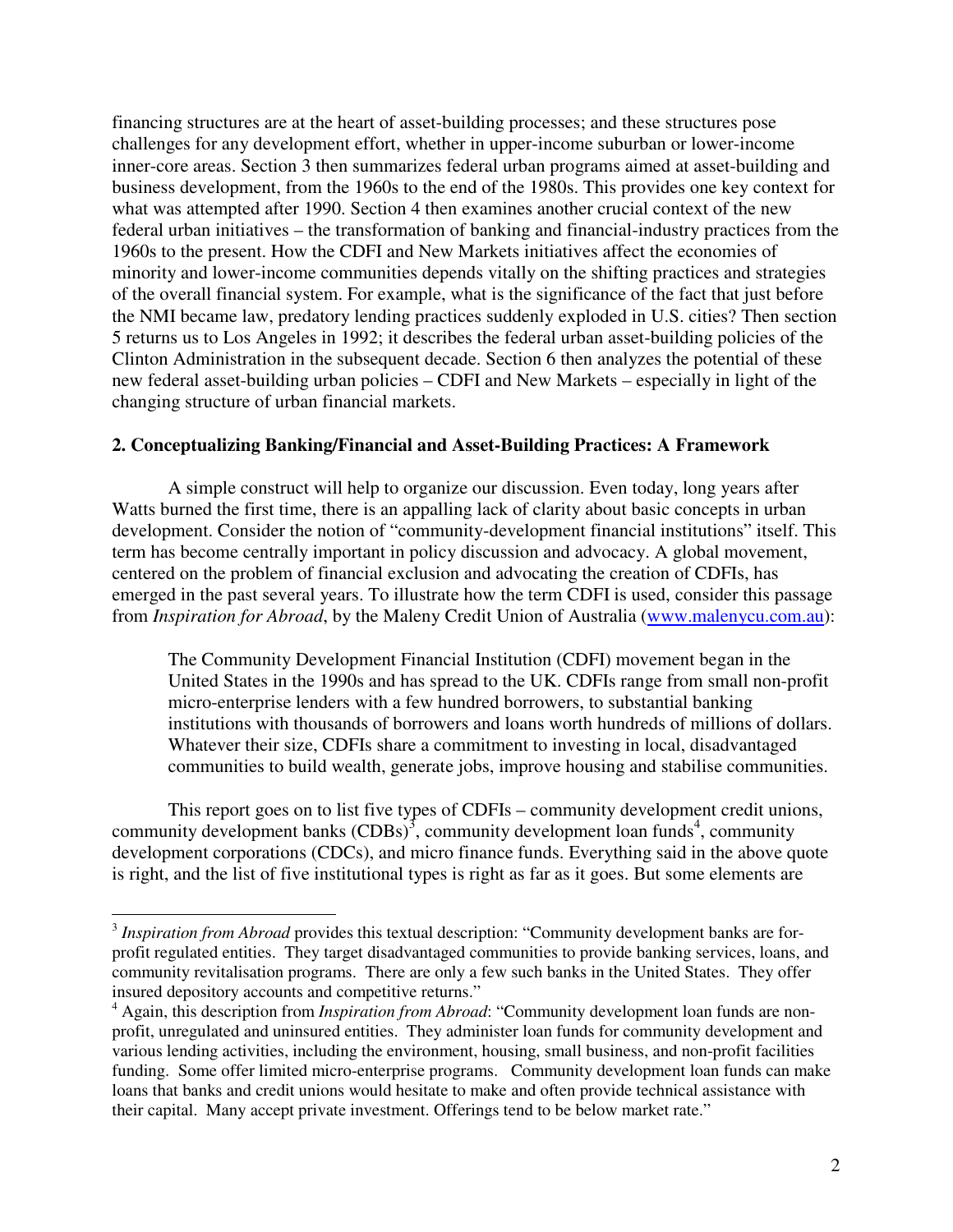missing. First, virtually every commercial bank the world over would affirm its "commitment to investing in local, disadvantaged communities to build wealth .." The definition is nonexclusionary in this sense. Second, the notion of a CDFI "movement" that arose in the 1990s represents a misreading of history and a mischaracterization of historical actors. CDCs were created some 30 years before the 1990s, based on a developmental needs and circumstances of largely segregated, lower-income urban areas in the U.S. Micro-finance came into being informally long before that; but as a formalized contemporary movement (its U.S. members catalogued by the Aspen Institute and USAID, among others), its roots lie in the Grameen Bank model launched in Bangladesh two decades ago. The notion of a movement beginning in the 1990s suggests that the Clinton Administration's CDFI program was somehow a candle that synergized all of these structural components. However, as section 5 below indicates, the relatively small CDFI program itself simply lacks the capacity to be the synergistic glue holding all these disparate pieces together.

 The third missing element involves the implicit claim that the CDFI movement is somehow independent of the dynamics of the banking and financial markets. The description of CDBs (see footnote 3) characterizes them as targeting lower-income communities as for-profit entities; but the description of community-development loan funds (footnote 4) acknowledges that these funds make loans that "banks and credit unions would hesitate to make." So which is it – is the CDFI movement able to show banks the world over how to "do good by doing well" in market competition; or is this movement an attack on the market? The coda that there are only a few CDBs in the U.S. suggests that African-American-owned and other minority-owned banks are excluded in this characterization. For example, recent experience suggests that minorityowned banks, as for-profit entities, have had to be cautious in loan making -- to the point that scholarly researchers have examined whether they discriminate by race (Black *et al.* 1997). Does the fact that there are loans they "hesitate to make" mean that minority-owned banks should not be considered CDBs or potential members of a global CDFI "movement." If minority-owned banks were considered *not* to be members of the CDFI movement, then what does that suggest about the relationship between non-white communities and banks and this movement? The tension between seeking adequate returns and meeting social needs is, in any case, at the heart of the dilemma of financing community development (Brimmer 1982; Jegen 1998). Only by considering explicitly the dynamics of financial markets can the role of non-market and/or community-asset-building institutions be understood.

More broadly, the very term "community development financial institution" permits other hard choices and persistent challenges to be overlooked. It suggests that the provision of finance has something intrinsically to do with community development; and it suggests further that community-based economic development will somehow follow as a logical accompaniment of a well-implemented financing scheme, whether that scheme emphasize micro-loans or mezzanine financing. These ideas are all problematic. Financial practices are necessarily present in any community, whether or not a community-development finance effort has been undertaken. Financing schemes often fail. It is tempting to generalize from individual case-studies, as proponents of the Grameen-Bank microfinance model sometimes do. We must, however, leave open the possibility of a more sober assessment, as Brimmer (1992) has advised.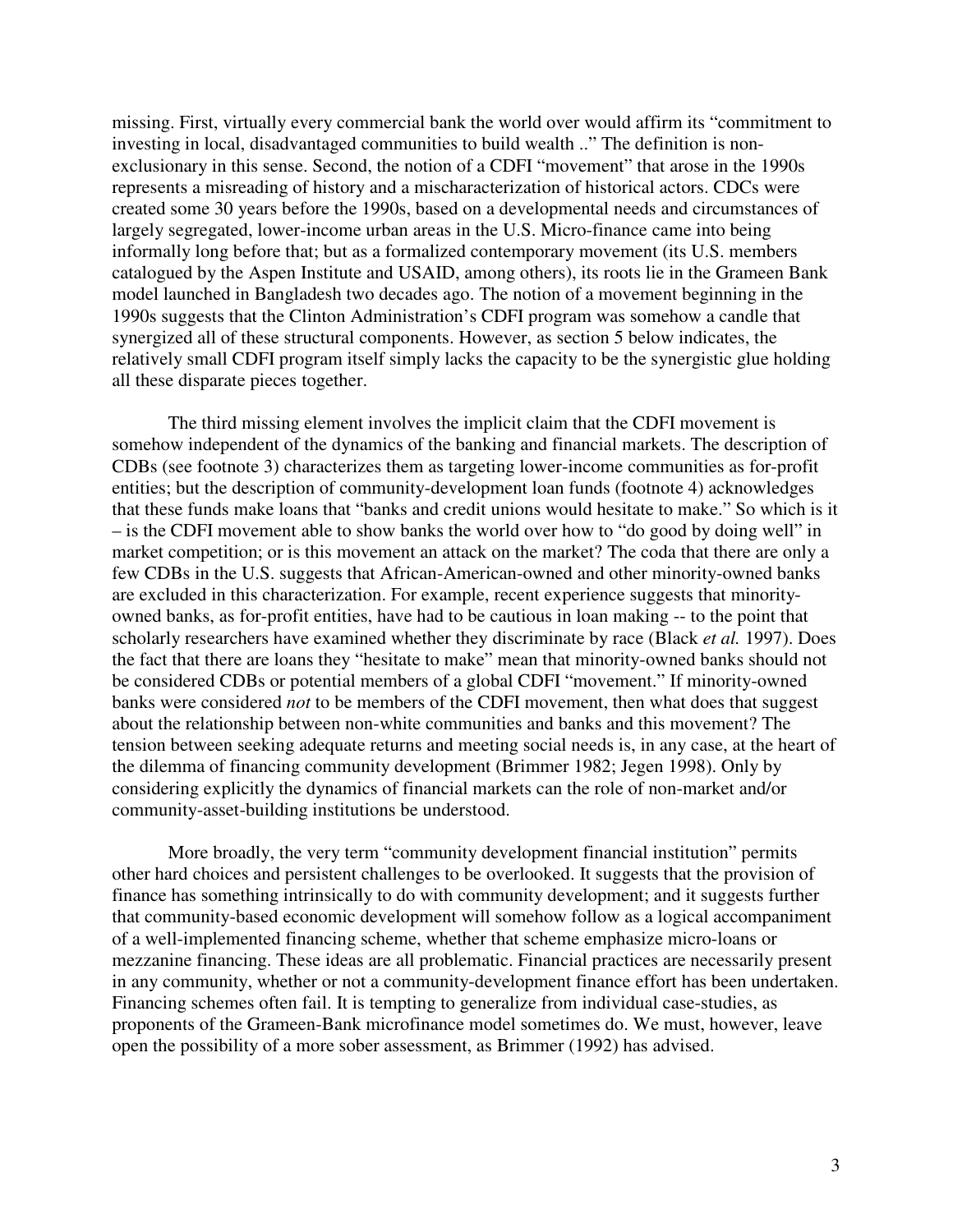To begin, we can identify three core financial services: the payments mechanism -- that is, the receipt of income and the payment of bills owed; financial savings instruments; and credit or capital processes, wherein money is provided in advance of income. Income/payment and credit services sometimes are interlocked: for example, pay-day loans permit payments to be made in advance of receipt of income via paycheck-secured debt. In the U.S., most economic units obtain these services by maintaining accounts with firms operating within the formal financial sector – that is, firms that meet strict regulatory standards for safety and soundness of customers' funds, and which receive all available governmental and quasi-governmental protections (such as deposit insurance). However, these services may be provided by the informal financial sector, whose members lack access to governmental protections and are less heavily regulated. Payments services are sometimes bundled with savings or income services, as when checking account costs are waived for customers who directly deposit their paychecks into those accounts. Payments services can be disproportionately costly for lower-income units, especially those without access to the formal financial sector.

Of special importance for our discussion are capital and credit processes provided for firm or household development. Development in this limited context means any set of actions undertaken with the aim of increasing net worth via the creation or expansion of assets. Assetbased development processes, in turn, can be either real-estate-based (commercial, residential, or mixed-use); or they can involve the creation and expansion of assets unrelated to real-estate development. Often the two types of development overlap. Dymski and Veitch (1992, 1996) have suggested that real-estate-based development poses special problems because of its spatial fixity; this feature implies that such assets are linked irretrievably to the idiosyncratic and unique history of its surrounding area – they are irreversible, and their value depends on spillover effects from the development (or lack thereof) of nearby assets. This implies project risk, in the case of real-estate development, and enterprise risk, in the case of businesses. These risks are amplified by problems of asymmetric information, rivalry, and coordination among lenders, builders, and occupants. Standardization of housing units and the spread of franchise retail outlets can be interpreted, in part, as efforts to reduce project and enterprise risk. Some risk is, however, irreducible; this risk must be borne by whomever puts up the money. Small business start-ups are especially risky, accounting for a large (even majority) share of job creation *and* job destruction.

Development – whether of enterprises, of real estate-based assets, or both – requires large outlays of resources. There is the outlay for assets per se, and the outlays required to deploy the assets in productive use. Individuals or firms seeking to undertake development must either possess these resources – that is, they must have large reserves or net worth – or they must have access to financing. Asset acquisition may be supported through start-up financing, mezzanine financing, and/or the refinancing of assets (especially homes) whose net worth can be leveraged. Assets used in firm operations are sometimes supported by working-capital financing for payroll, materials, and other running expenses.

External financing generates additional risks beyond project or enterprise risk: especially default risk – the possibility that the borrower will not repay a loan in a timely fashion and interest-rate risk – the possibility that the rate embedded in a loan contract will be less than the cost of funds. These risks too arise in the context of the information problems -- asymmetric information between borrower and lender, and Keynesian uncertainty about the viability of a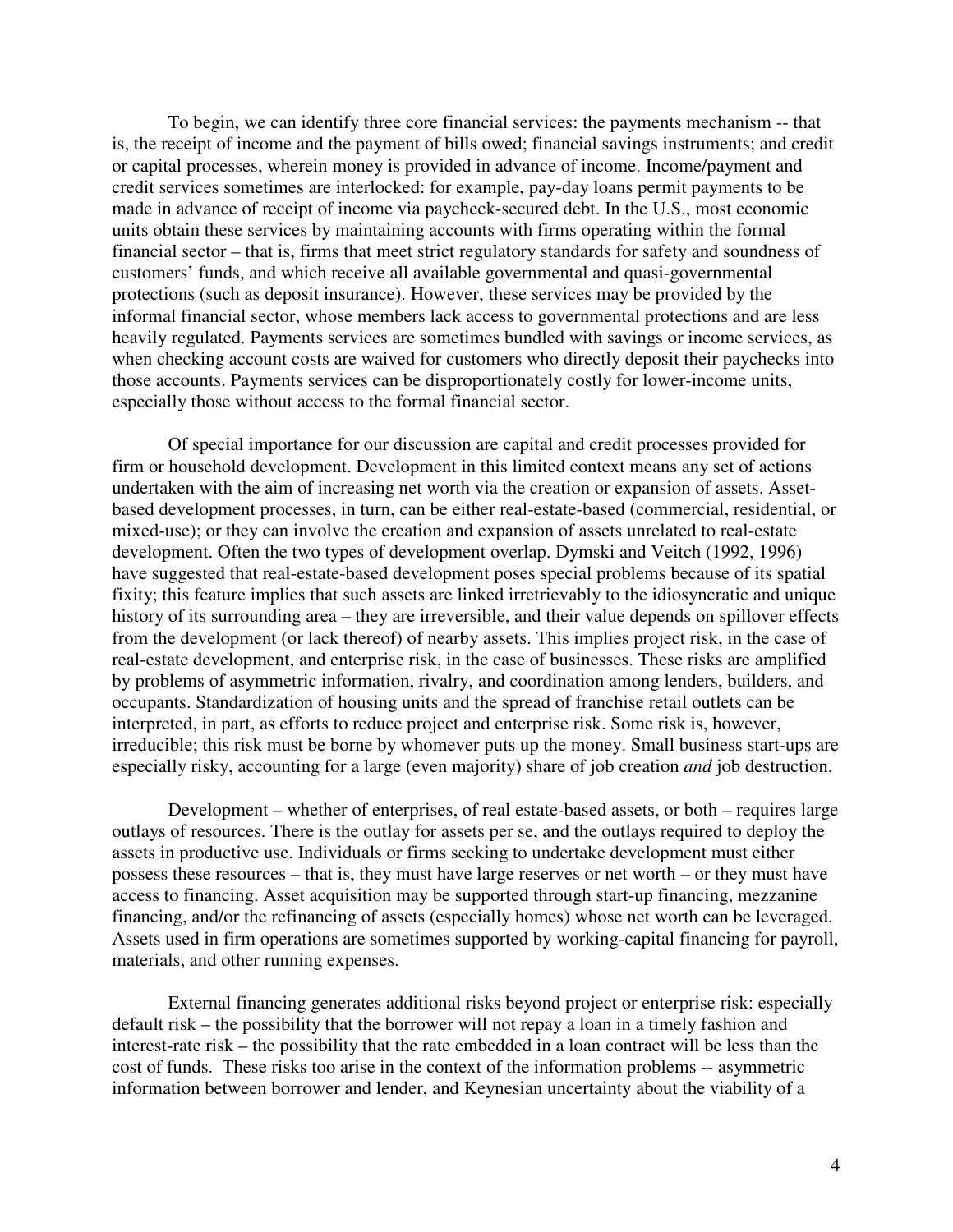given project – that pervade development. Financial institutions considering loans for asset acquisition or use do what they can to minimize their exposure to risks. They typically require collateral that can be seized or attached in the case of borrower non-performance; they charge fees up-front; they join together in lending consortia; and they investigate borrowers' track records. For small-business loans, third-party guarantees are sometimes available – this is the case of many categories of Small Business Administration (SBA) loans. Once loans have been made, they can sometimes be sold off to secondary markets.

Development financing has been under-analyzed in the economics literature, for several reasons. First, the development/finance literature is focused narrowly on macreconometric relationships (see, especially, Demirgüç-Kunt and Levine 2001). Second, the economics literature on banking and credit markets (see, for example, Freixas and Rochet 1997) suggests that banks routinely make loans in support of borrowers' "investment projects." This characterization is especially prevalent in the literature on development and credit (see Stiglitz and Uy 1996) which has sprung up on the basis of asymmetric-information credit models, which were first characterized in a mature form by Stiglitz and Weiss (1983). This suggestion has been gladly accepted by innumerable economic theorists and policy-makers, as it opens the way for rich discussions of principal-agent problems (adverse selection and moral hazard in particular). The problem is that banks don't normally make loans that facilitate "investment" – that is, that asset acquisition by income-generating economic units. Funds for asset acquisition, as noted above, are almost invariably generated by sources other than bank loans. Bank loans instead facilitate the use of such units' assets. Because of this oversight, a key problem in development financing – financing for asset acquisition by units that will use those assets to generate income – has received virtually no attention in the formal economics literature.

 A third reason for economists' lack of attention to development financing is their inattention to the implications of the differences between the formal and informal financial sectors, in terms of both spatial coverage and behavioral practices. Many households and businesses in the U.S. obtain financial services from the informal financial sector: about 10-15 percent, according to the Federal Reserve's Surveys of Consumer Finances (SCF), are "unbanked"; other experts have asserted that this percentage is substantially higher. Those using informal financial services are disproportionately lower-income; they tend to be concentrated spatially and to pay more for the financial services they receive. According to the 2001 SCF, approximately one-third of those in the lowest income quintile in the U.S. lack a bank account – that is, are completely outside the formal banking system.

Economists tend to view informal financial markets as providing the same core financial services that the formal-sector does. For example, Caskey (1994) has argued that pawnshops constitute the short-term loan market for the poor. This characterization is true as far as it goes; but it ignores the fact that the terms and conditions on which financial services are provided are generally far worse for consumers in the informal sector than in the formal sector. Indeed, lowerincome and majority non-white neighborhoods often are sites of an entire range of financial sites and practices custom-made to make money in the context of asset-poor units with low and unstable income streams. Savings rates are low in the U.S. even for middle-income households; for lower-income households, high service charges and interest rates lead to systematic asset decumulation. This leads to perverse spatial financial dynamics in many lower-income areas,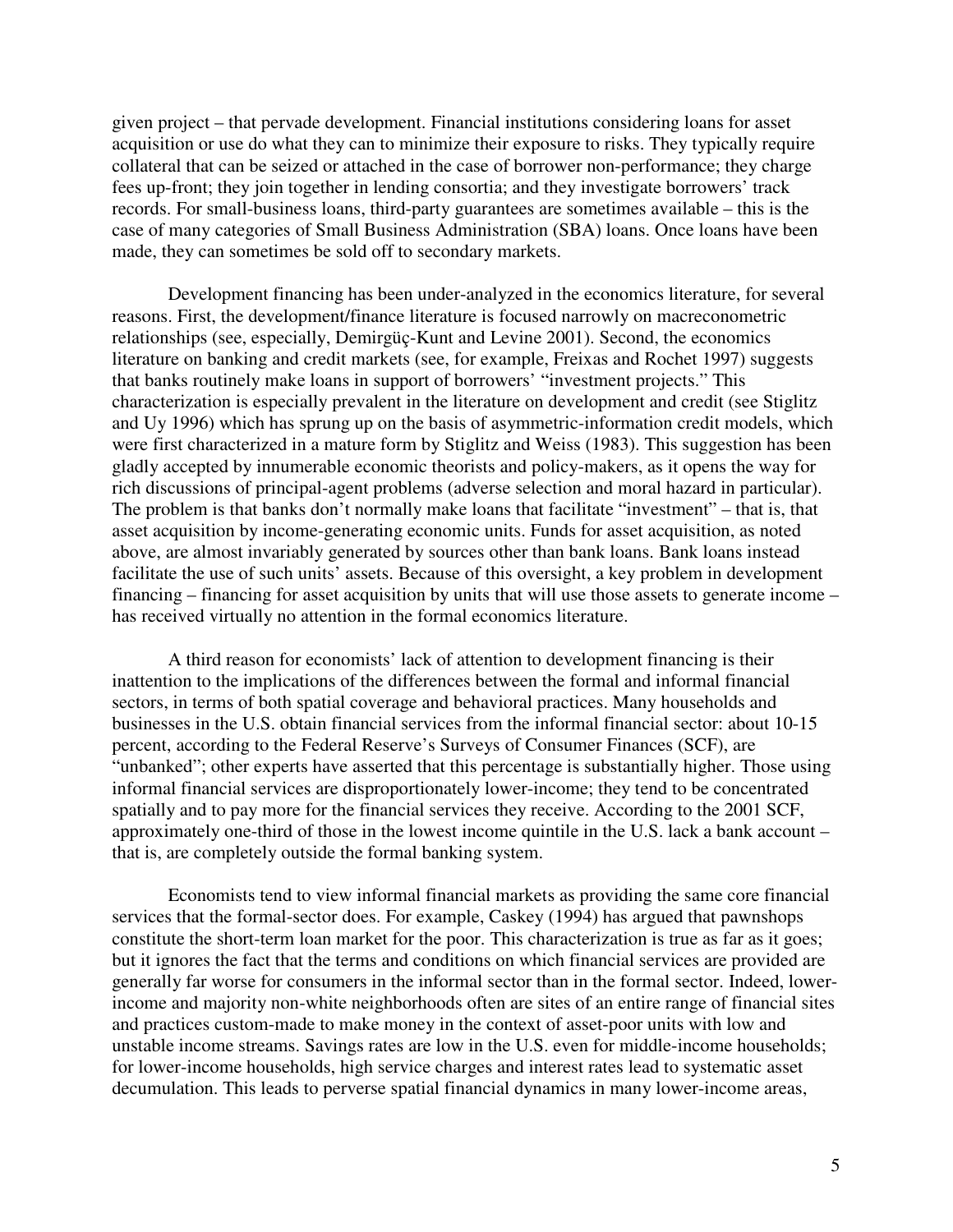wherein day-to-day financial practices reduce asset balances, for economic units that systematically have low or even negative net worth. (By contrast, in upper-income areas, financial dynamics often generate increasing asset balances, even for units with large debt loads.)

The phenomenon of financial spatial segmentation has not entered into analyses of financial structure.<sup>5</sup> Economists have focused more on whether or not formal-sector banks redline lower-income and majority non-white neighborhoods than on the implications of the disproportionate location of informal financial-sector firms in these areas. It is likely, however, that segmented financial dynamics vastly complicate the problem of economic development in lower-income and – given the correlation between race and income – in majority non-white communities. For on-the-ground strategies, the challenge of initiating sustained community development to inner-core areas invariably intersects with the problem of introducing nonexploitative financial services. This leads to a local-action version of the classic openmacroeconomy problem of not having enough policy tools for all the active dimensions of a situation in which one is intervening.

In sum, then, development in underdeveloped communities requires financing. And this financing can be problematic for several reasons: first, all development projects are subject to problems of Keynesian uncertainty and asymmetric information; second, wealth levels in lowerincome and majority non-white communities are typically far lower than elsewhere; third, financial dynamics in lower-income and majority non-white communities often encourage wealth decumulation. Over time, the spatially-fixed assets that do exist in areas with all three development problems often decline due to inadequate maintenance and to low levels of local asset turnover and investment. Of course, this underinvestment in physical and business assets is often paralleled by underinvestment in social assets.

The special challenges associated with renewing development in such areas, then, force some choices. One key choice is how to achieve development: to focus on transforming the assets and income flows of the businesses and residents already in a lower-income area, or on meeting the needs of this population on the assumption that its core income/wealth characteristics will not change over time? Another choice is whether to focus on building up the economic characteristics of a lower-income area for its current residents, or on transforming the economic characteristics of the area so that it becomes attractive to a new set of residents? That is, are you attempting to transform the situation of lower-income people, to open up an area, or both? This need not be an either/or choice; but it often is. Are you creating dedicated assets for a community with fixed needs, locked into non-mainstream markets; or are you facilitating the inclusion of marginal populations and areas in mainstream asset-building processes?

#### **3. A Stylized History of Asset-Building Initiatives in Lower-Income Urban Areas**

 $\overline{a}$ 

 Anti-poverty initiatives in the U.S. have sometimes emphasized asset development; but these programs have often had other goals, some conflicting with wealth creation. As Katz

 $<sup>5</sup>$  The emerging literature on the determinants of bank-branch location takes neighborhood characteristics</sup> as the data used in making branch-location decisions; there has not yet emerged a set of models that see neighborhood characteristics as determined in part by prior branch location decisions. On the patterns of formal and informal-sector financial-office location in Los Angeles, see Dymski and Veitch (1996).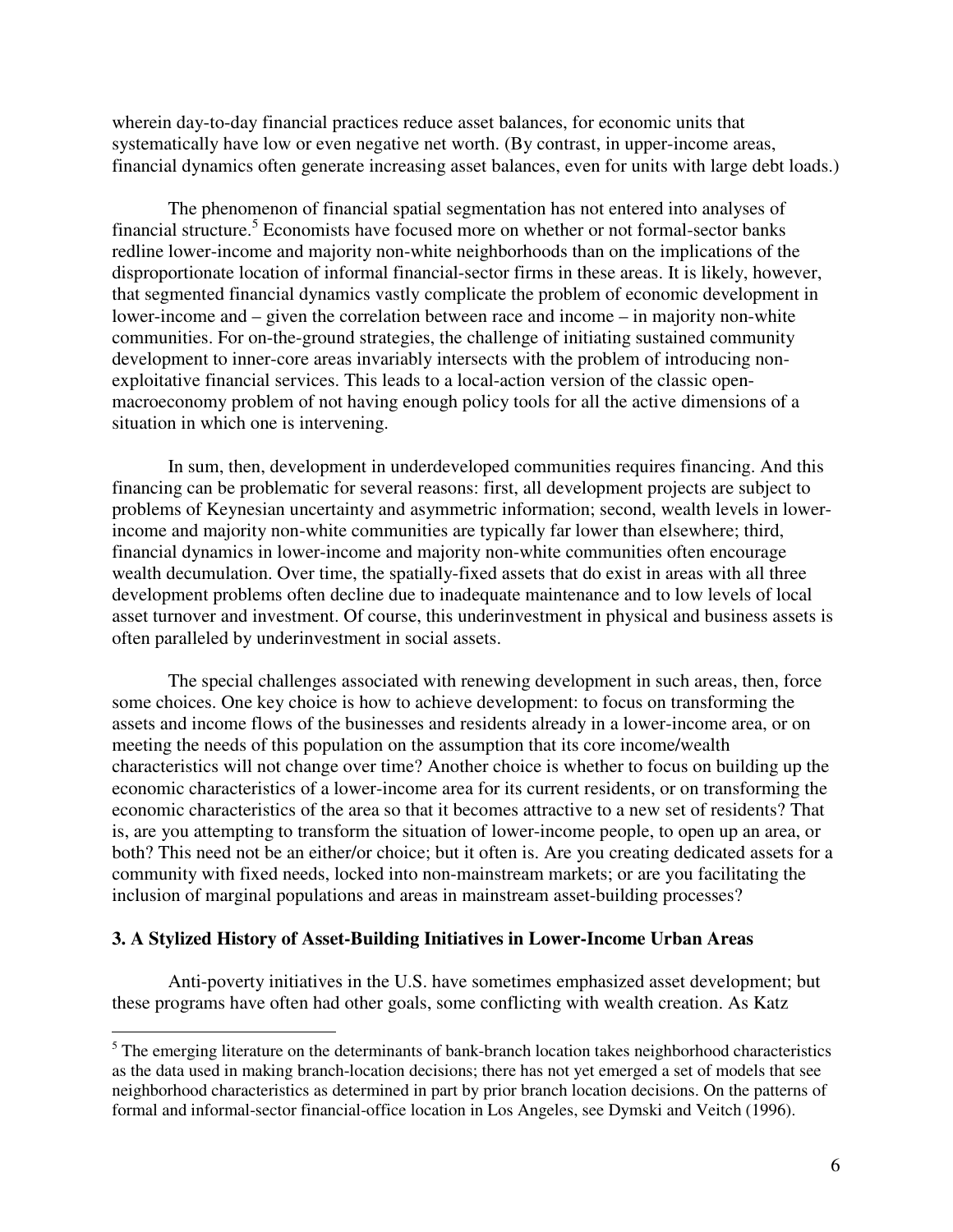(1989) points out, welfare programs have often attempted to target the "deserving poor" – those categorically unable to work – while denying benefits to the "undeserving poor." $\overline{6}$  The latter category consists of those who have assets and/or who have the capacity to work, but who are not working. The pre-1996 federal AFDC (Aid to Families with Dependent Children) program, for example, prohibited benefits payments to families whose assets exceeded certain thresholds.

Federal anti-poverty policies have sometimes incorporated asset-building program elements. One early experiment in this direction was the 1966 CAAP (Community Action Against Poverty) Program, which provided community residents with the resources needed to organize for independent change and to apply for local public-good assets such as Head Start Programs and community-health centers. Employment development was a central concern of CAAP programs as well. This last concern led to the provision of funds for the establishment of community-development corporations (CDCs). CDCs were designed like miniature versions of the development banks that were then engaged in nation-building throughout Latin America: they encouraged business start-ups, provided technical assistance, and sometimes had access to concessionary finance for community-based businesses. In 1964, the Small Business Administration (created in 1953) launched the Equal Opportunity Loan Program (EOLP), which relaxed credit and collateral requirements for poverty-level applicants seeking financial backing for the creation of new small businesses. The EOLP targeted African Americans – the first time federal policy had done so.

Supplementing these efforts were a variety of housing programs, especially the §235/236 and §221(d)3 programs, which provided subsidies for low-income housing units, and public housing per se, which maintained and expanded the nation's stock of publicly-owned housing (a program initially passed in 1949). Urban renewal was also funded federally. Facetiously dubbed "Negro removal" by community activists, this program provided a legal mechanism wherein governmentally-appointed redevelopment authorities obtained rights of eminent domain over areas that were declared "blighted." Land classified in this way was typically bundled and then used to launch civic projects or new commercial construction projects. Similar in spirit to urban renewal were historical-preservation programs, many of which aimed at rescuing low-income areas of cities for upper-income residents by restoring the class character of residential areas that had been occupied by lower-income households. In effect, two distinctly different kinds of assetbuilding occurred on the urban space occupied by the poor: first, public and publicly-subsidied housing was put into place on urban space not considered desirable for other uses; second, redevelopment, historical-preservation, zoning, and other policies were used to free urban space occupied by lower-income and minority communities but desired by the politically connected and economically powerful.

During its short five-year history, the Nixon Administration decisively reshaped urban anti-poverty policy. President Nixon issued Executive Order 11458 in 1969, establishing the Office of Minority Business Enterprise; in 1971, he signed Executive Order 11625 requiring all federal agencies to develop plans for Minority Business Enterprise contracting. Complementing

 $6$  Lakoff (1996) relates social-welfare policy choices to political philosophy. He argues that the politically conservative, "strict father" approach approves of aid to those whose difficulties are induced by external misfortunes (for example, the families who lost members in the 9/11 attack), while disproving of aid for those whose difficulties are linked in part to their own initiatives (or lack thereof).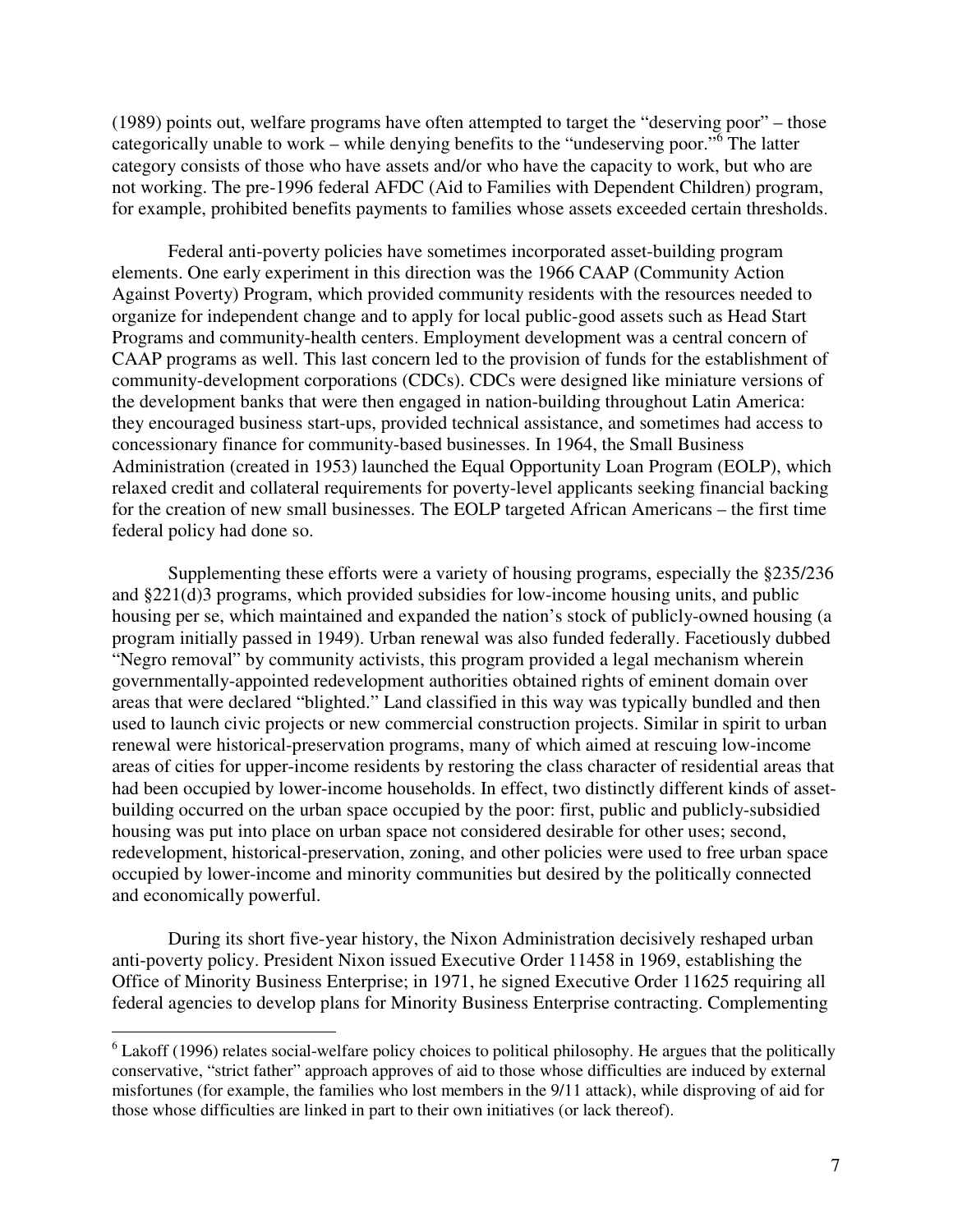these efforts was a 1969 amendment to the Small Business Administration act, establishing the SBA §8(a) program, which specified that a percentage of federal contracts would be awarded to minority businesses. In 1971, the §7(a) loan guarantee program, for loans to minority-owned businesses, was passed, as was the §504 Certified Development Company Loan Program, for the purchase of fixed assets by minority-owned businesses. This cluster of mandates and programs embodied the idea of "Black capitalism," and implemented a new approach to asset-building in minority communities.<sup>7</sup>

Despite this affirmation of Black economic power, the Nixon Administration viewed urban anti-poverty programs as diffuse and uncoordinated, and too politically independent. In 1969, it replaced many individual program elements (including CAAP) with the Model Cities Program (MCP). MCP was originally designed as a program that would permit a number of wellfunded "model cities" to demonstrate different approaches to poverty reduction and urban renewal. When implemented, the idea of a few cities winning out in a competition for the available funds – so that best practices could be generated and, later, imitated – was replaced by an allocation process that doled out available federal monies to all cities that met eligibility criteria and filed applications for the money.

The Nixon Administration was responding to local elected officials' joint demands: first, for more resources to respond to social- and physical-infrastructure needs; second, for more control over the level and location of the federal government's urban grant-in-aid programs. In terms of the second demand, the MCP was a half-way measure: it retained some elected community-based representatives on Model Cities area councils. The Nixon Administration then finished the job of streamlining federal grant-in-aid programs and centralizing local political controls over those programs. It obtained passage of several block-grant programs in 1974. One of these was the Community Development Block Grant program (CDBG), which pooled the various asset-building and housing-related programs aimed at reducing poverty and achieving redevelopment in stagnant urban areas. The Law Enforcement Assistance Act (LEAA), another block grant program, provided support for local police and law-enforcement expenditures; a third block grant, General Revenue Sharing (GRS), transferred discretionary funds to local political jurisdictions at all levels. Localities wanting CDBG or LEAA funds had to submit applications illustrating how particular federal goals were being satisfied (for example, regarding the percentage of CDBG funds being spent in low- and moderate-income census tracts). The application-grant aspect of the MCP was carried forward in the Urban Development Action Grant (UDAG) program – a special pool of funds for high-priority local development projects (with no poverty-reduction proviso).

Subsidized-housing policy was drastically reshaped. The alphabet soup of federal programs was replaced by the comprehensive §8 program. This act shifted the balance of federal housing expenditures from the supply to the demand side. Low-income households would not be assigned federally-financed or federally-subsidized units, but instead provided with vouchers that could used to seek out housing on the open market. This program has never worked out as planned: in most cities, waiting lists for §8 vouchers are scandalously long, and these vouchers are normally used in apartment complexes in low-income areas.

 $7$  CDCs in local communities continued to receive federal support, if at all, indirectly, through the CDBG program. Most CDCs that continued operations diversified their funding sources by the late 1970s.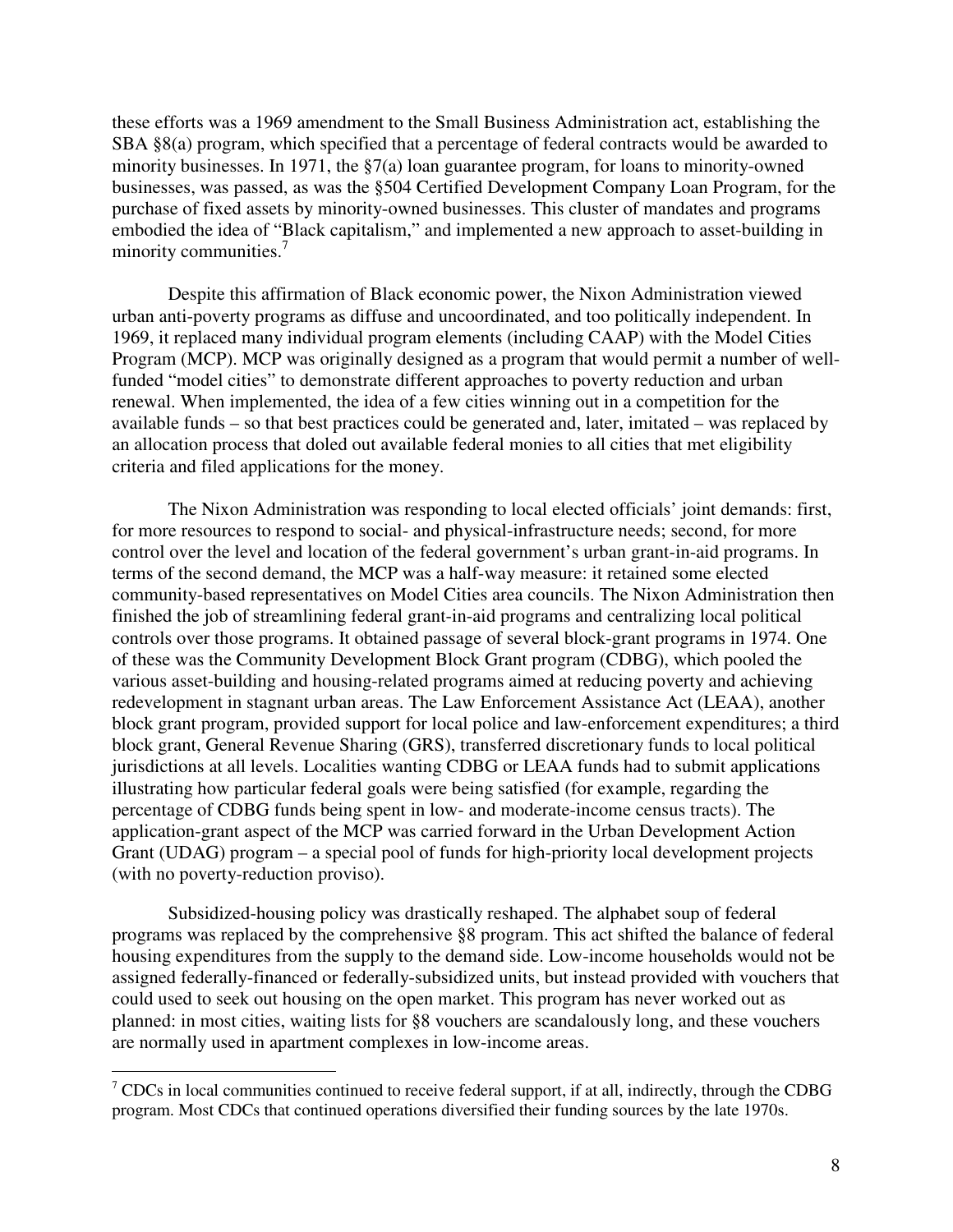So as early as 1974, asset-building directed to low-income people, whether for economic development or housing, was no longer a component of anti-poverty programs. Instead, cities were given more tools to use federal funds for asset-building projects that might have, at best, indirect benefits for lower-income people (Philadelphia Plan jobs, for example). The Reagan Administration began a pattern of declining support for federal anti-poverty and urban policy that has continued until today: LEAA, UDAG, and GRS were eliminated; CDBG was provided an ever-declining portion of the federal budget. Faced with declining federal support for urban asset-building and poverty-reduction, states and localities began creating enterprise zones in the late 1970s. These zones offer tax incentives to firms that locate production sites and/or create jobs in designated areas.<sup>8</sup>

 In sum, four principal asset-building strategies have been used to engender asset-based development in lower-income and minority areas in U.S. cities: (1) activities aimed at creating more real-estate development and at removing urban 'blight' – that is, the expansion of space for mainstream real-estate-based asset-building; (2) efforts at encouraging community-based financial and business enterprises; (3) direct and indirect government efforts to provide housing for lower-income households in areas set aside as less desirable; (4) bank initiatives under the CRA to provide credit for asset-building in marginalized urban areas. Different groups and interests continue to pursue all four approaches in different ways until the present day.

### **4. The Transformation of Banking and Financial Practices**

We now turn to a rapid sketch of urban financial structures and banking practices since the War on Poverty was initiated in 1964.<sup>9</sup> Banking in the early 1960s largely retained the shape it had been given in a 1930s reshaping: banking markets were segmented by geography and product line; banking loan and deposit customers had virtually no alternatives to banks' instruments; banks' maximum demand and time deposit rate maxima were set under Regulation Q; and demand deposits were protected by deposit insurance. A robust home-mortgage market had arisen, with half of all mortgages made under the Federal Housing Administration (FHA) or Veterans Administration (VA) programs. Most mortgages originated by savings and loan associations or savings banks (and the remainder by commercial banks); and these lenders held them to maturity, up to 30 years after they were originated. While bank branches permeated white areas of cities, few or none operated in minority areas. Due to this financial exclusion, minorities either operated their own ethnic lending circles or opened their own ethnic banks. African American banks, plentiful before the financial crashes of the pre-War period, started to emerge again in African American urban population centers in the post-War period. The capacity of these banks was, however, limited; consequently, minority areas had more than their share of pawnshops, check-cashing stores, and finance companies.

 By the mid-1960s, banks were beginning to emerge from a long era of competitive lethargy. The impetus came from money-center banks, who were losing high-balance customers to broker-dealers at that time. The money-center banks created a number of liability-side

<sup>&</sup>lt;sup>8</sup> Research on enterprise zones has been skeptical of their impact on employment and income generation;

see Fisher and Peters (1997).<br><sup>9</sup> For more detailed analyses of banking transformation, see Dymski (1999, 2002, 2004).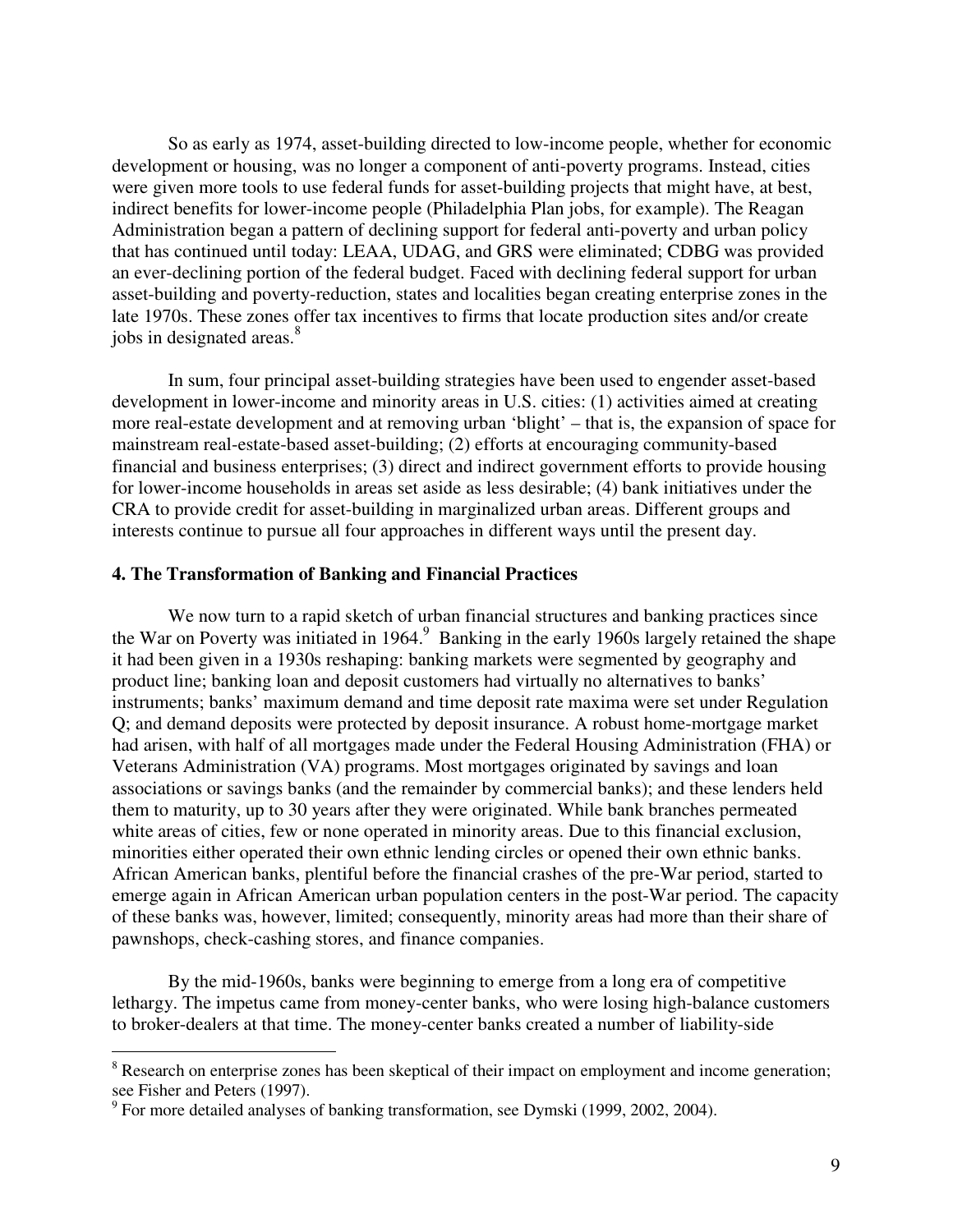innovations to retain these customers; so doing endogenized their liabilities and permitted the emergence of liability management (wherein banks identified asset growth targets and then funded them through purchases of funds in money markets). In the mid-1970s, banks of all sizes faced a further customer-loss problem: the newly-created money-market mutual funds created liquid short-term savings vehicles paying more than Regulation Q permitted. This time, banks had no response; instead, they lost funds via "disintermediation" throughout the 1970s. The bleeding of deposits from the banking system forced restrictions on bank loan growth. The banks' more creditworthy loan customers turned increasingly to direct-credit sources (commercial paper and bonds).

 It would seem that, faced with declining loan demand, banks would reach out more heavily to potential loan customers in their market areas. But by the end of the 1960s, banks' market areas were themselves in the midst of change. "White flight" – that is, the systematic relocation of white middle-class and working-class families from urban neighborhoods bordering minority areas, to primarily white suburban areas – was affecting virtually all U.S. cities. This destabilized established loan-market relationships for many banks. Many banks reacted badly - making loans to overseas borrowers or financing 'block-busting' behavior. Banks sometimes would neither nurture the potential loan demand of the new (heavily-minority) residents of the areas they served nor the demand of existing (heavily white) residents. These problems especially affected housing finance. For one thing, a large proportion of housing finance had been provided through the FHA program, which used explicitly racist criteria in loan approval; for another, even whites could not get home loans in their neighborhoods, as the unstable racial character of these areas suggested that pledged collateral might decline markedly in value.

These patterns of financial exclusion coincided with the emergence in many cities of independent, turf-based community organizations inspired by the Civil Rights movement and activated by the successes of the War on Poverty years. These organizations embraced the problem of access to banking credit; the term 'redlining' was coined to denote banks' refusal to make loans – especially home loans – in inner-city areas. Redlined areas in this era contained both majority non-white and majority white neighborhoods. Consequently, multi-racial alliances for "reinvestment" by banks emerged.<sup>10</sup> These alliances mobilized widespread political support, and succeeded in passing two crucial pieces of federal legislation: the Home Mortgage Disclosure Act of 1975 and the Community Reinvestment Act of 1977. These alliances also pressured the FHA to eliminate its racist loan-approval criteria.

At the end of the 1970s, the U.S. banking industry created in the cauldron of the Great Depression began to come apart. Vietnam War spending and two energy-price shocks in the 1970s, combined with the breakdown of the Bretton Woods system, led to unsustainable "stagflation" conditions. The Federal Reserve reacted aggressively, spiking interest rates to unprecedented nominal levels in 1979 and keeping them there through 1982. This led to two sharp recessions in 1980 and 1982 and a steep decline in global oil prices. Consequently, commercial banks in Texas and Oklahoma underwent a systemic collapse and interest-rate

 $10$  Not coincidentally, this movement was centered in Chicago. For one thing, Chicago was home to the community action movement inspired by Saul Alinsky; for another, Chicago had especially dramatic racial transitions in its neighborhoods; and finally, Chicago's banks operated under Illinois' "unitary branch" law. Dreier (1991) provides a good summary of redlining and the reinvestment movement.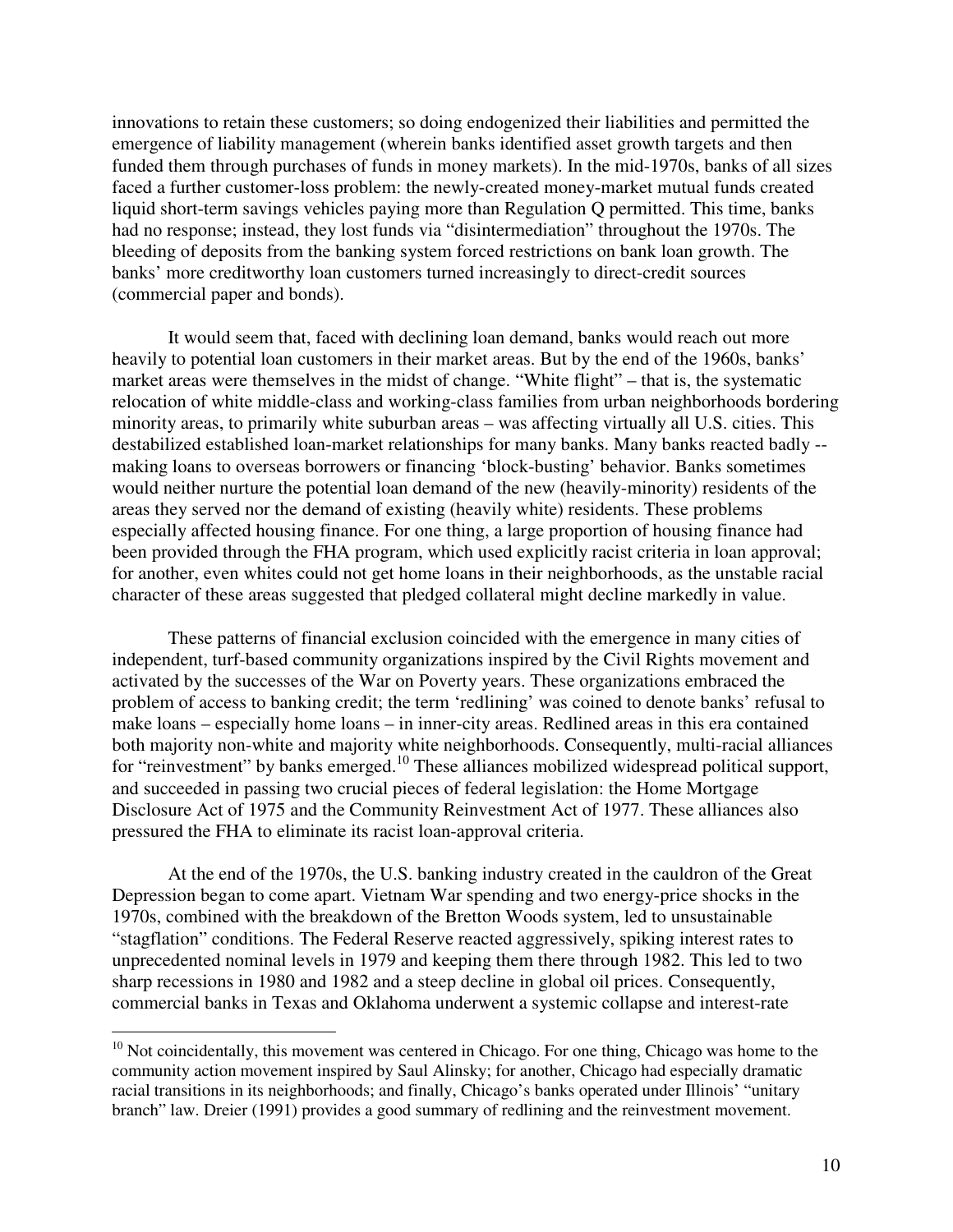margins in the U.S. savings and loan industry turned upside down. Meanwhile, epochal bank and savings-and-loan reform legislation was passed by Congress in 1980, 1982, and 1989 (as well as in later years). And the Latin American loan markets to which most large banks had turned as of the late 1970s experienced a systemic crisis in 1982, triggered by Mexico's debt default.

These huge dislocations led to a dramatic reshaping of the banking industry. The instrument of this transformation was a bank merger wave, which began in 1981 and continues to the present (Dymski 1999). The first phase coincided with distress mergers with failed or troubled banks and savings and loans in the 1982-88 period; these mergers were orchestrated or permitted by federal regulatory authorities. The Reagan Administration applied anti-trust laws selectively in the area of banking. The Federal Reserve, for its part, increasingly took the public stance that U.S. banking law was outmoded; it regarded the U.S. as overbanked, and regarded geographic and product-line restrictions on bank expansion to be outmoded. With money-center banks largely sidelined due to their large bad-debt burdens from the Latin debt crisis, superregional banks such as North Carolina National Bank (dubbed Nationsbank), Bank One, Bank America, and Wells Fargo emerged as winners in contests for banks and savings and loans elsewhere in the US. By 1990, the five largest banks in Texas were headquartered in other states.

 This expansion of superregional banks across state lines, at a time of technological change, permitted the emergence of new consumer banking strategies. The banks beginning to expand into new state and regional markets were pursuing an "upscale retail banking" strategy. This strategy involves, first of all, identifying and winning loyalty a middle-to-upper-income customer base who are candidates for multiple financial products in a variety of venues – consumer loans (for autos, higher education, housing rehabilitation), credit cards, insurance, retirement and college accounts, mutual funds, and so on. Second, this strategy involves brand standardization and aggressive marketing campaigns, and the heavy use of computer-based evaluation methods; emphasis shifts from the branch loan officer's personal knowledge of clients to the bank's back-office capacity to tailor products for a vast customer base.<sup>11</sup> Mergers emerge naturally in this strategy: the bigger the customer base, the more revenue potential for any new product. While the Citibank/Travelers Group merger suggested that the move of banks into insurance would be the hallmark of the "financial supermarket" bank of the future, asset management, mutual funds, and real-estate-based services have instead constituted the new frontier of consumer banking.

This new strategy leaves gaps and holes in banking markets, which smaller banks can exploit. In many cases, the small banks that previously operated in localized markets have long ago disappeared in earlier merger episodes. However, accompanying the reduction in commercial banks (11,100 have disappeared, on a population base of 14,400, between 1982 and 2003) has been a burst in new bank charters (4,020 new charters and 530 conversions in the same period).<sup>12</sup> Smaller banks have especially filled several special niches in market areas with weak market presence by megabanks: regions and urban areas; local business banks; and minorityowned banks. This latter population now encompasses far more than African American-owned

<sup>&</sup>lt;sup>11</sup>The need to brand has created some anomalies. Nationsbank's takeover of Bank America was followed by this North Carolina-headquartered bank renaming itself Bank America – even in North Carolina. Similarly, Norwest Bancorporation took over Wells Fargo and renamed itself Wells Fargo.

<sup>&</sup>lt;sup>12</sup> Data source: FDIC Historical Statistics on Banking; see www2.fdic.gov.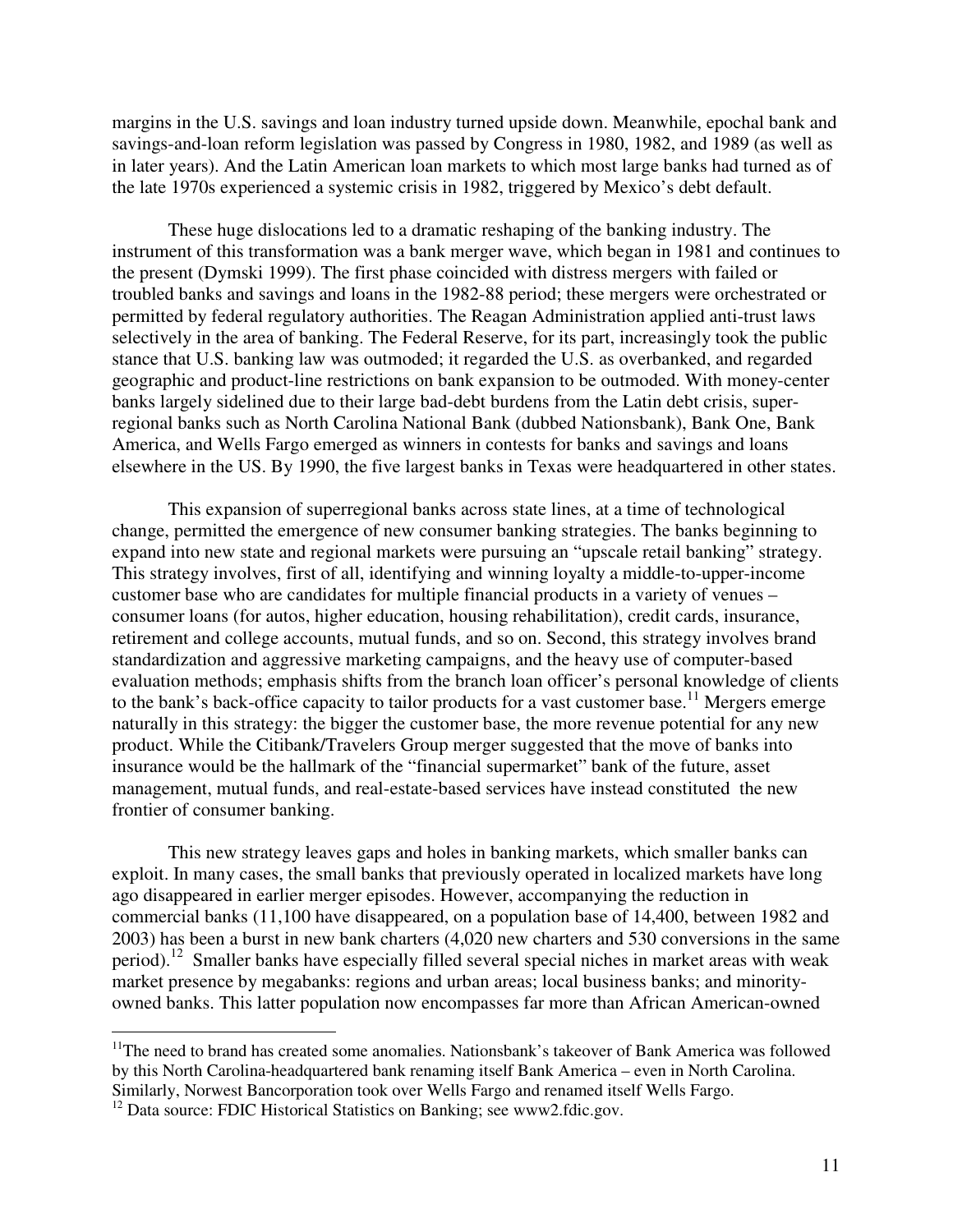banks, as it once did; in fact, there are now fewer African American-owned banks per African American in the U.S. than exist for Latinos and Asian Americans.

**Emerging Trends in Banking: The Last Decade.** While super-regional banks initially outmaneuvered money-center banks in competing for the markets opened up by deregulation and the merger wave, the past several years have seen the reemergence of a small cluster of U.S. megabanks. Figure 1 shows how the three largest contemporary U.S. banks – Chase Morgan, Citigroup, and Bank America – have separated themselves from the remainder of the field.<sup>13</sup> While the asset size of the  $10^{th}$  through  $24^{th}$  bank holding companies has remained approximately the same during this seven-year time span, the top three institutions have separated from the rest.



These megabanks are somewhat different in character from the money-center banks that dominated U.S. banking in the 1960s. Only two of the three operate successful Wall Street operations. Bank America has had severe problems in trying to make the transition to being a major player on Wall Street (McGeehan and Rivas, 2003). Even Chase and Citibank have continued to generate reliable profits only in consumer banking; broker/dealer activity, trading, and investment-banking have either created losses and generated disappointing earnings.

When banking deregulation was initiated, many imagined that Wall Street-based investment banks, brokerage houses, and money-center banks would emerge as unbeatable financial powerhouses. This future did not come to pass; institutions that bet on it, such as

<sup>&</sup>lt;sup>13</sup> Figure 1 rank-orders the largest 24 bank holding companies (BHCs), by asset size, for three separate reporting dates of the Federal Financial Institutions Examination Council – December 1997, June 2001, and March 2004. For each year, the largest 24 BHCs are depicted in rank-order.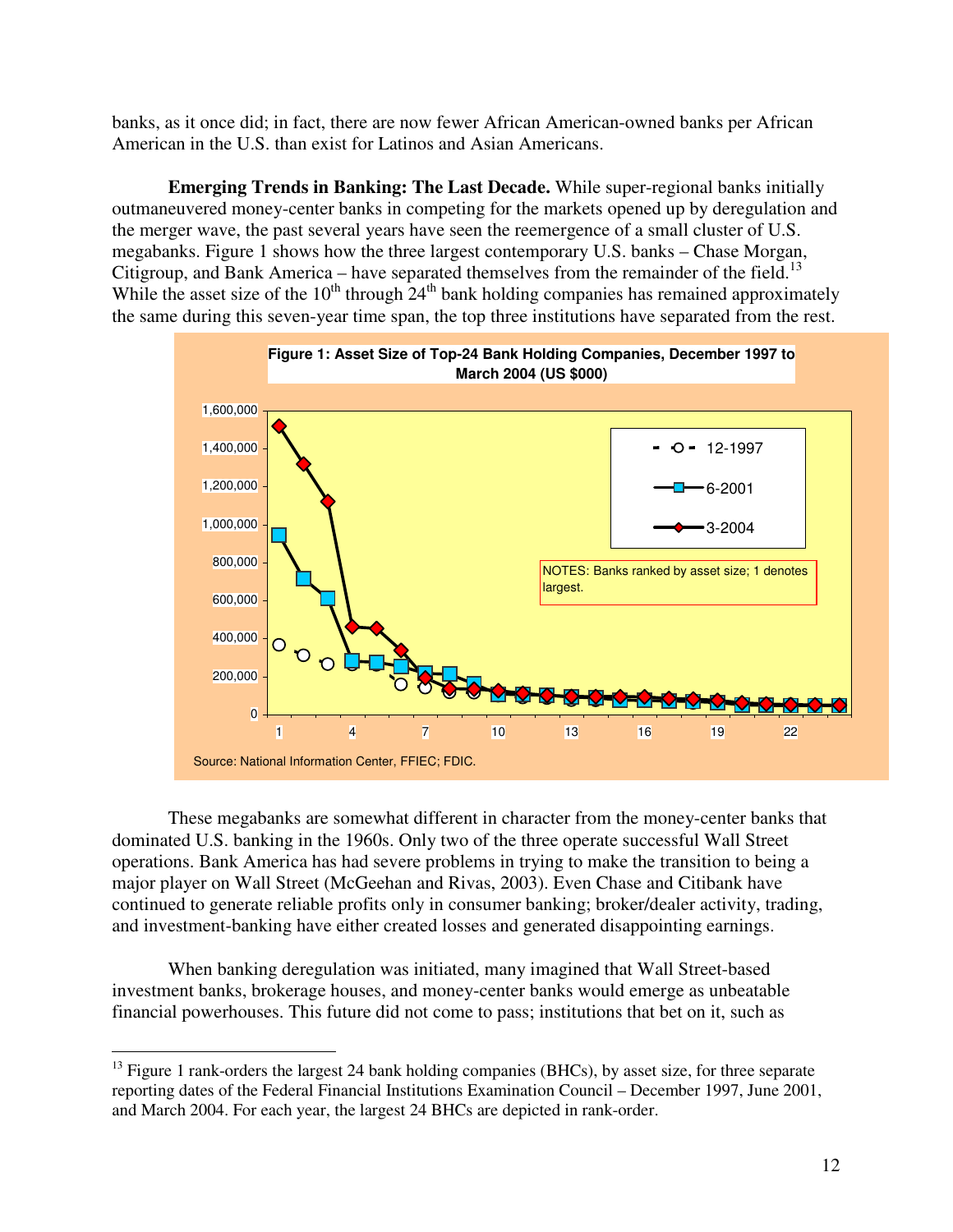Bankers Trust and Security Pacific National Bank, have disappeared from the competitive field. Diversification itself is no panacea, even for contemporary megabanks. It turns out that the synergies among lending-based mass-market strategies, investment-banking and broker-dealer activities, asset management, and venture-capital strategies are less than was initially imagined. Outside of core consumer-banking activities, other high-end financial services have continued to undergo rapid evolutions, not stabilizing in any one form. For example, the field of venture capital has arguably trifurcated: one portion remains, as before, in search of firms whose revenue potential is superior if they receive timely injections of equity funds; a second portion now seeks out emerging markets in which equity-share prices show some promise of growing explosively; and a third portion is now centered in private-equity funds, which seek to reorganize or strip productive assets from failed or struggling firms across the globe.<sup>14</sup>

Another recent trend in banking also has emerged in the area of consumer banking. Upscale retail banking changes the terms on which lower-income households and small businesses can access the financial system. In the New Deal banking system, cross-subsidies implicitly existed between customers with high wealth balances and those with little wealth – and also between 'blue chip' businesses and 'mom and pop' businesses. In the contemporary banking system, megabanks do not systematically subsidize low-balance customers' services with the returns from high-balance customers. High-balance customers are sought by non-bank firms of different types. So with the exception of some special subgroups, such as seniors who receive 'lifeline' bank accounts in some states, lower-balance customers – and small businesses – must fend for themselves. They are charged high monthly costs for deposit accounts, and normally have no access to savings accounts. Consequently, many households become 'unbanked' – they have no bank account.

In earlier days, such individuals were served by check-cashers, pawnbrokers, loan stores, and so on – all locally funded and operated. Now, things have changed. Due to advances in securitization technology and in procedures for pricing and off-loading risk, a large portion of the flow of informal finance is now incorporated into Wall Street. The leading example is termed predatory lending: that is, housing-based loans targeted at borrowers with enhanced risk. Predatory loans – a category, it should be noted, that is not well defined – encompass second mortgages and home refinancing for existing homeowners, as well as home purchase loans for new homeowners; interest rates, fees and penalties, and trigger clauses for non-payment are all considerably tighter than for conventional mortgages. These loans, which have grown explosively in volume since 1999, occur with especially high frequency in minority neighborhoods. In effect, a potential minority borrower who in previous years may have been denied a mortgage loan may now instead be provided with a loan, albeit one that entails substantially higher carrying costs, more financial fragility, and more risk of loss.

This trend doesn't stop with predatory loans. To the contrary, the large inflows of immigrants to the U.S. in recent, at all wealth levels, has led to the creation of vibrant competitions, for both formal- and informal-market financial services. Ethnically owned and managed banks have become a basic feature of the banking population in Los Angeles, San

<sup>&</sup>lt;sup>14</sup> Private-equity funds use strategies that mix elements of investment banking and venture-capital funds, and take advantage of the growing concentration of financial wealth in the hands of a small elite, in the U.S. Some bank holding companies now offer private-equity funds for upper-income clients' portfolios.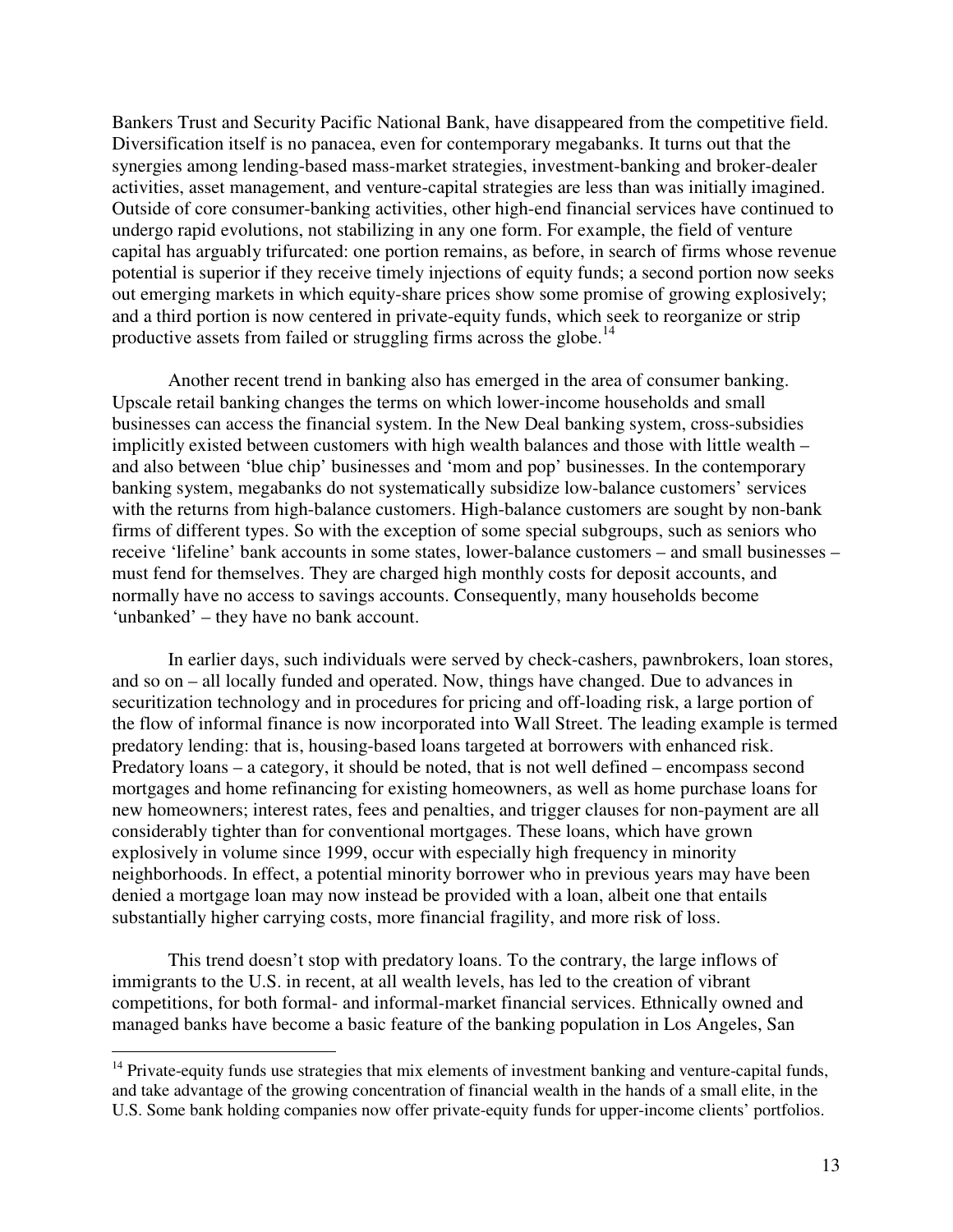Francisco, and New York, and in other U.S. cities with significant immigrant populations (Dymski, Li, Aldana, and Ahn, 2004).. Megabanks such as Citibank and Chase have opened distinct lines of financial services, or financed them, for lower-income and ethnically distinct customer bases. As Dymski (2004b) shows, many megabanks are now offering special ATM accounts and other inducements for Latino customers. These accounts aim at capturing the fees from remittance payments (at this writing, commercial banks control just over 3 percent of the remittance market in the U.S.). Similarly, for lower-income customers, megabanks are offering an increased number of options such as collateralized credit cards, debit-cards and ATMS, and money-cards.

In this section's discussion of the transformation of U.S. banking since the 1960s, little was said about lending to small and medium businesses. As noted, banks have not historically made loans to create small businesses or to permit them to start new lines of business. This did not change in the last 20 years, unless one counts the various microfinance funds or urban revolving-loan funds that have sprung up in this period. As much as households have become a central focus of banks' liability and asset strategies, small businesses have not. Lending to these businesses has proven difficult to incorporate into the new loan-selling technologies that U.S. banks have pioneered. Small-business loans are more heterogeneous than other forms of credit - they are used for idiosyncratic purposes, have non-uniform risks, and have mismatched maturation dates; further, they are fewer in number and in dollar volume than are housing-based loans. Consequently, they are difficult and costly to securitize.

# **5. Contemporary Asset-Building in Lower-Income Areas: From CDFIs to New Market Tax Credits**

We can return now to the weeks and months after the Los Angeles civil unrest of 1992, to ask what urban policy actions were taken in the following decade, and what the surrounding financial context was. Reporters generating "Causes of the Riots" quickly focused in on access to capital and credit, along with access to jobs, as key explanatory factors. They found widespread problems in all of these areas, especially for minority entrepreneurs.<sup>15</sup> In late Spring, Presidential candidates Clinton and Dole walked ravaged Los Angeles streets and promised federal aid. Bankers and business leaders were loaded onto buses at Rev. Cecil Murray's First AME Church, and given tours of South Central LA. It seemed that other cities might burn; and it seemed that a rebirth of federal policy initiatives in socially-deprived inner-core communities might be at hand.

<sup>&</sup>lt;sup>15</sup> One of the studies documenting access-to-credit problems was released by Los Angeles Mayor Tom Bradley in November 1991 (Dymski, Veitch, and White 1992). In addition to documenting the presence of racial and income redlining in Los Angeles, this study disclosed the wide-ranging problems of small and medium businesses in Los Angeles, especially minority-owned businesses, in obtaining adequate credit, even for working capital. One especially dramatic story involved the 28<sup>th</sup> Street Bakery, whose sweet-potato pies were a best seller at mini-malls across the city – but which was turned down by Wells Fargo for a loan needed to purchase a bigger mixer. One member of the family that owned the store was on the gold-medal winning 4x400 women's relay team in the 1984 Los Angeles Olympiad. This family notoriety did not convert to an expansion loan. After the city burned, this bakery was approved for an SBA loan. Ironically, the loan could not be used for a new mixer; instead it was needed to supplement the bakery's cash-flow while waiting for customers and mini-malls to reopen for business.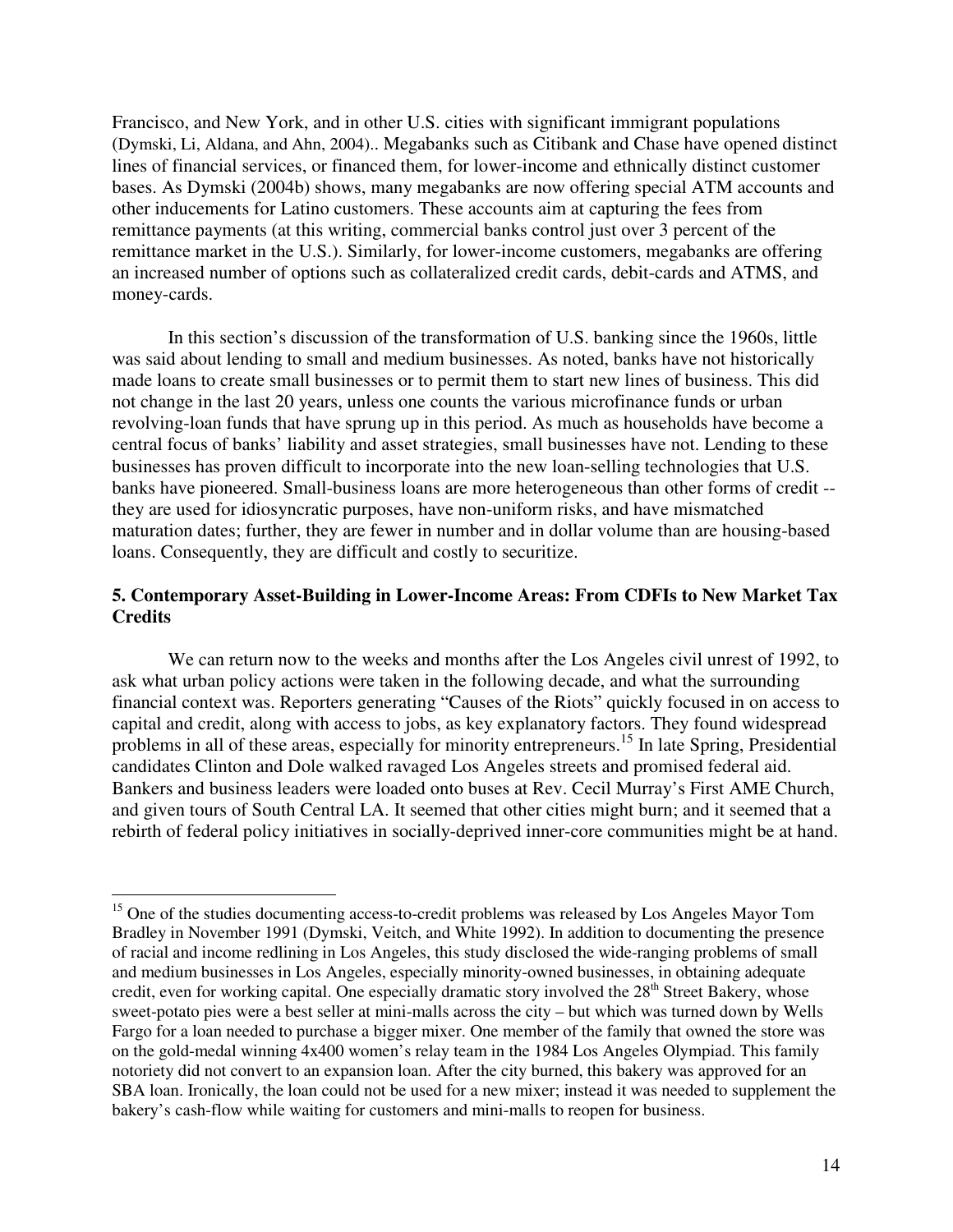But a long, hot summer of 1992 did not ensue. And the federal policy response was tepid – a drop in the fiscal bucket, compared to the scale and ambition of the "War on Poverty." The spotlight cast by Los Angeles on the economic challenges of minority and lower-income urban communities did yield two federal program responses once the Clinton administration took office: first, a federal "enterprise community" initiative based on the "enterprise zone" policies developed by numerous states and localities; second, equity support for "communitydevelopment financial institutions" that meet social-banking needs in underserved market areas.

Both policies were familiar to the President from his days as governor of Arkansas; Chicago's SouthShore Bank had established the Good Hope microfinance fund in Arkansas during Clinton's term there, and Clinton had met with Mohammed Yunus, the charismatic founder of the Grameen Bank. Eventually other policies were added to this roster: the 'brownfields' program for recycling old industrial sites in cities; the establishment of quantitative targets and tightened accountability for financial intermediaries subject to the Community Reinvestment Act; and in 2000 the New Markets Initiative.

What factors explain this choice of urban policies, and not others? One factor is the presence of a conservative Congress through most of the Clinton years; so Congressional approval of new initiatives required buy-in from Republicans. For example, the press release announcing the New Markets Tax Credit program characterized it as a partnership between President Clinton and Republican Speaker of the House Dennis Hastert.<sup>16</sup> Another factor is the Clinton Administration's "third-way" approach to social policy. Clinton wanted to be free of old thinking, and to embrace the new.<sup>17</sup> This approach was summarized by Clinton domestic-policy advisor Gene Sperling in a 1999 speech:

"When the President and the Vice President ran for office, there was an increasingly counter-productive tug-of-war between government and laissez-faire approaches to our Nation's struggling urban and rural communities. The President and Vice President believe that there is a third way – an activist effort by government to bring private sector capital, free enterprise and entrepreneurial activity to our nation's underserved areas.

"In order to accomplish this goal and breathe life into their third way vision, President Clinton and Vice President Gore set out in 1993 to put in place a comprehensive

<sup>&</sup>lt;sup>16</sup> See "President Clinton's New Markets Initiative: Revitalizing America's Underserved Communities," December 14, 2000. Accessed December 5, 2004, at the Clinton White House archive site, http://clinton4.nara.gov/WH/new/html/Mon\_Dec\_18\_154959\_2000.html.

<sup>&</sup>lt;sup>17</sup> A new SBA program passed into law in 1998, the HUBZones program, illustrates both elements of Clinton's approach. First, regarding finding new approaches for a "new era:" the HUBZone program is designed to channel up to \$6 billion in federal procurements to small businesses that locate in and hire a significant share of their workers from "HUBZones" (HUB is an acronym for "historically underutilized business districts"). This program represents an alternative to the SBA §8(a) program for minority- and women-owned businesses. §8(a) had been attacked in court in the celebrated Adarand case, and the HUBZones program represented an alternative to reaching a similar – though not the same – target. Second, regarding cooperation with Republicans: the champion of the HUBZones program was Senator Kit Bond, R-Missouri; the Clinton Administration partnered with Senator Bond in winning Congressional approval of this new program. Ironically, telephone interviews with the first group of HUBZones contract-winners revealed that many of these firms had recently graduated from the SBA §8(a) program.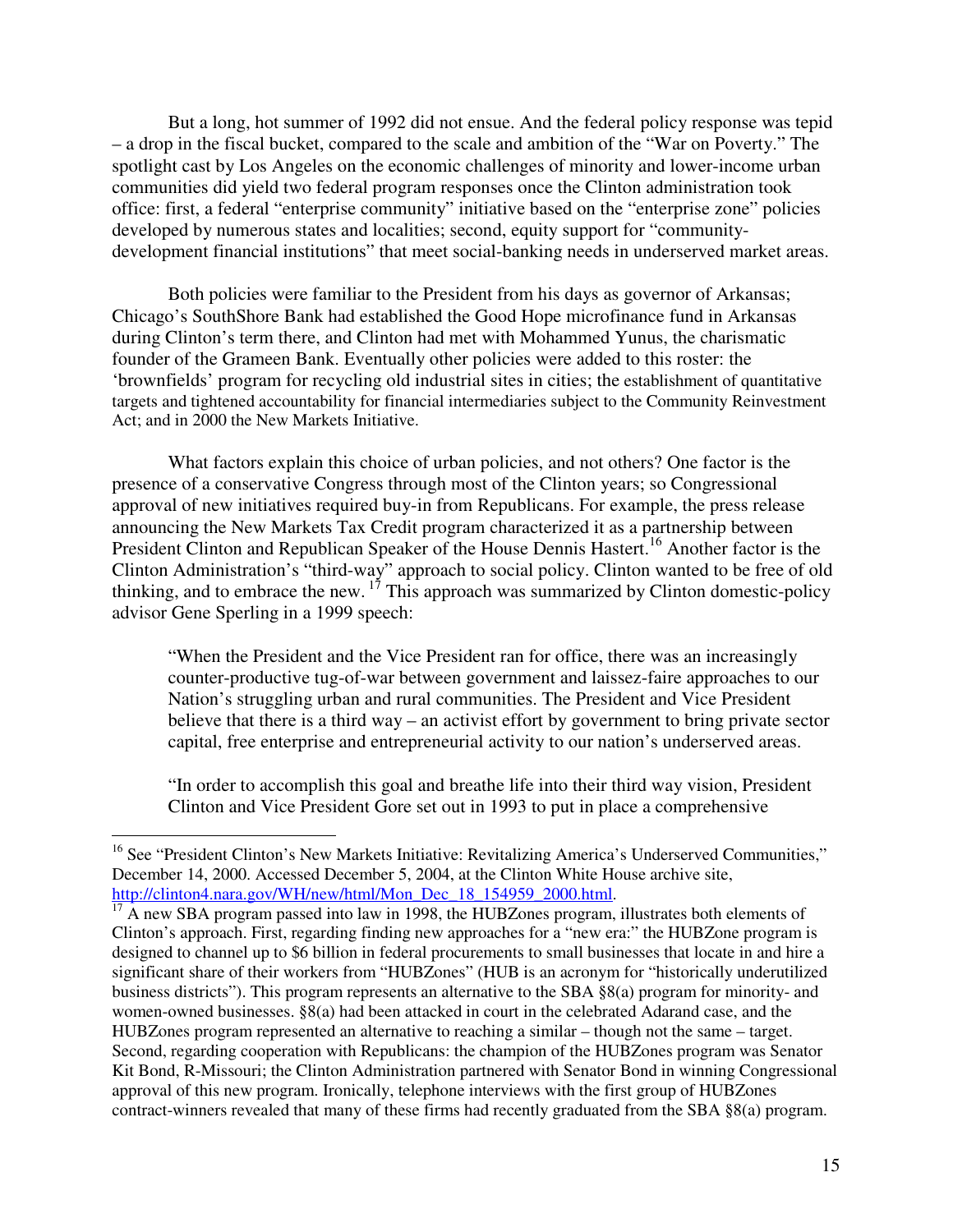community empowerment agenda. Among other things, this agenda has included the creation of Empowerment Zones and Enterprise Communities, the establishment of the Community Development Financial Institution Fund, ..., reform of the Community Reinvestment Act regulations, a greater commitment to affordable housing, and the New Markets Initiative. ...





Sperling's speech goes on to document program success by mentioning the dollars spent, the number of programs authorized -- as of 1999, some 24 urban and 8 rural "empowerment zones" had been designated, along with 115 "enterprise communities." Another proof of success was these programs' leverage – for every federal dollar spent, he argues, some \$17 in nonfederal investments were achieved via the CDFI program.<sup>18</sup>

**The CDFI Program.** Awards were made under the CDFI program for the first time in 1996. As of 2003, some eight rounds of funding had been awarded under this program's administration, which is housed within the Treasury Department. All entities seeking funds under the CDFI program must first meet the test for certification as CDFIs. This involves six

 $<sup>18</sup>$  For the record, Sperling's speech also mentions the brownfields program, an economic development</sup> program revised under HUD (and in place since time immemorial as a local-development slush-fund program), and the Clinton Administration's efforts to strengthen accountability under the Community Reinvestment Act. The latter effort, in particular, was helpful in that it established quantitative guidelines for CRA ratings. The NMTC came later in the Clinton years, and is discussed below.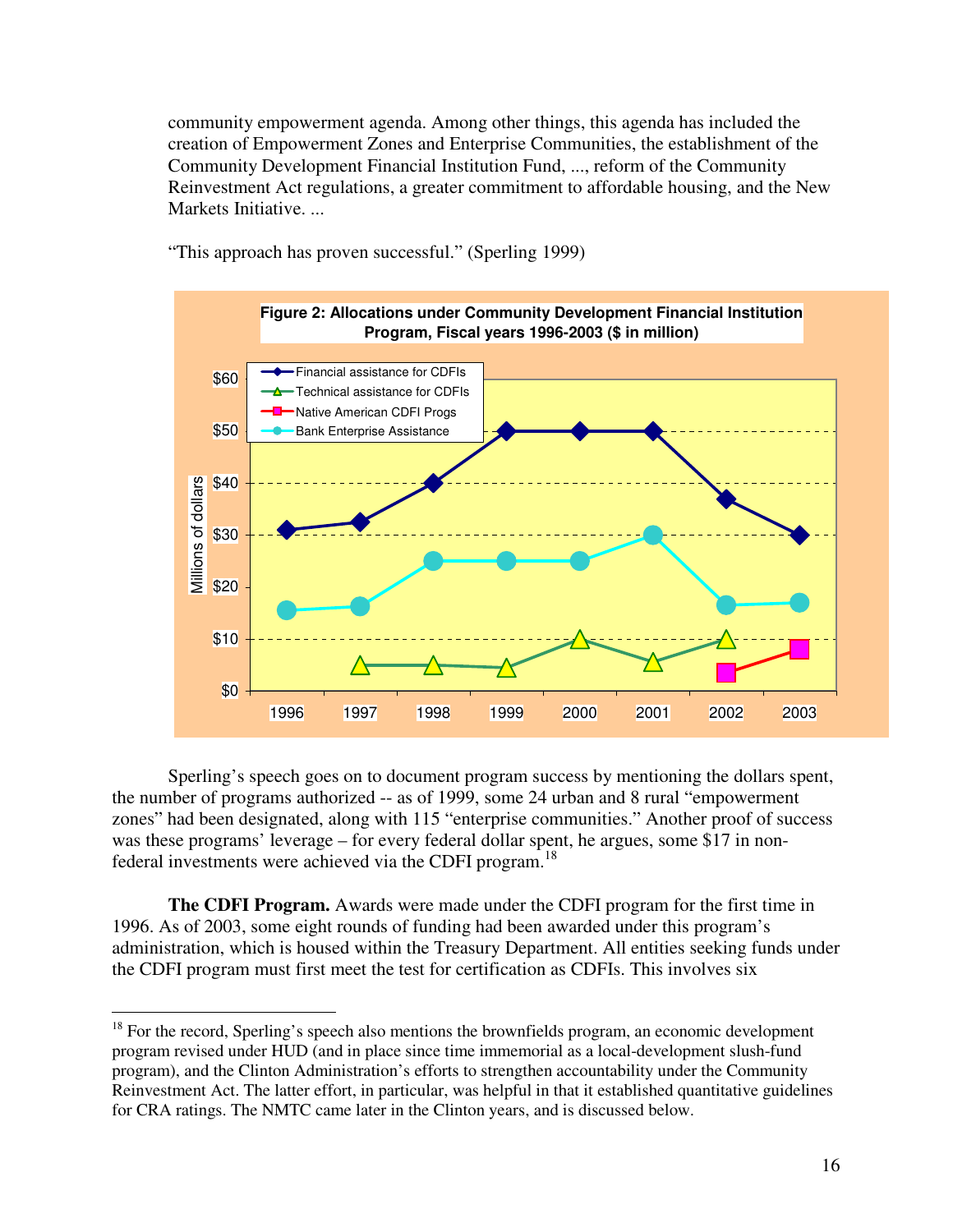requirements, per the CDFI website:<sup>19</sup> "(1) The organization individually must have a primary mission of promoting community development; (2) The organization must be a Financing Entity; (3) The organization must principally serve a Target Market; (4) The organization must provide Development Services in conjunction with its financing activities; (5) The organization must maintain Accountability to its defined Target Market; (6) The organization must be a Non-Governmental entity, and must not be controlled by one or more governmental entities." The term "target market" here refers either to either areas designated as EC/EZ's or to areas that are considered considerably distressed in terms of income and/or housing conditions.<sup>20</sup> As of November 1, 2004, 736 entities are officially certified as CDFIs.



There are several sub-programs nested under the CDFI umbrella: separate financialassistance and technical-assistance components for CDFIs; a Bank Enterprise Assistance program for conventional banks providing special facilities for officially-designated CDFIs; and as of 2002, a program to encourage CDFI development on Native American reservations. Figure 2 depicts the funding levels authorized for these sub-components; overall, \$708 million has been authorized over this time frame, and \$650 million awarded to a total of 1582 recipients. The financial-assistance program for CDFIs has accounted for \$390 million, 60% of funds awarded, with 419 awardees (and 1294 applicants). The grants under the financial-assistance program have been awarded for purposes such as providing support for low-income housing construction, funding micro-finance lending programs, assisting small businesses in Target Areas, and so on.

<sup>&</sup>lt;sup>19</sup> See <u>www.cdfifund.gov/programs/programs.asp?programID=9</u> and the CFR link specified there for more information.

 $20$  This "target market" concept is familiar from the CDBG program, which has historically insured that a designated percentage of block-grant benefits flow to low- and moderate-income areas by requiring a geographic specification of the location of particular planned activities.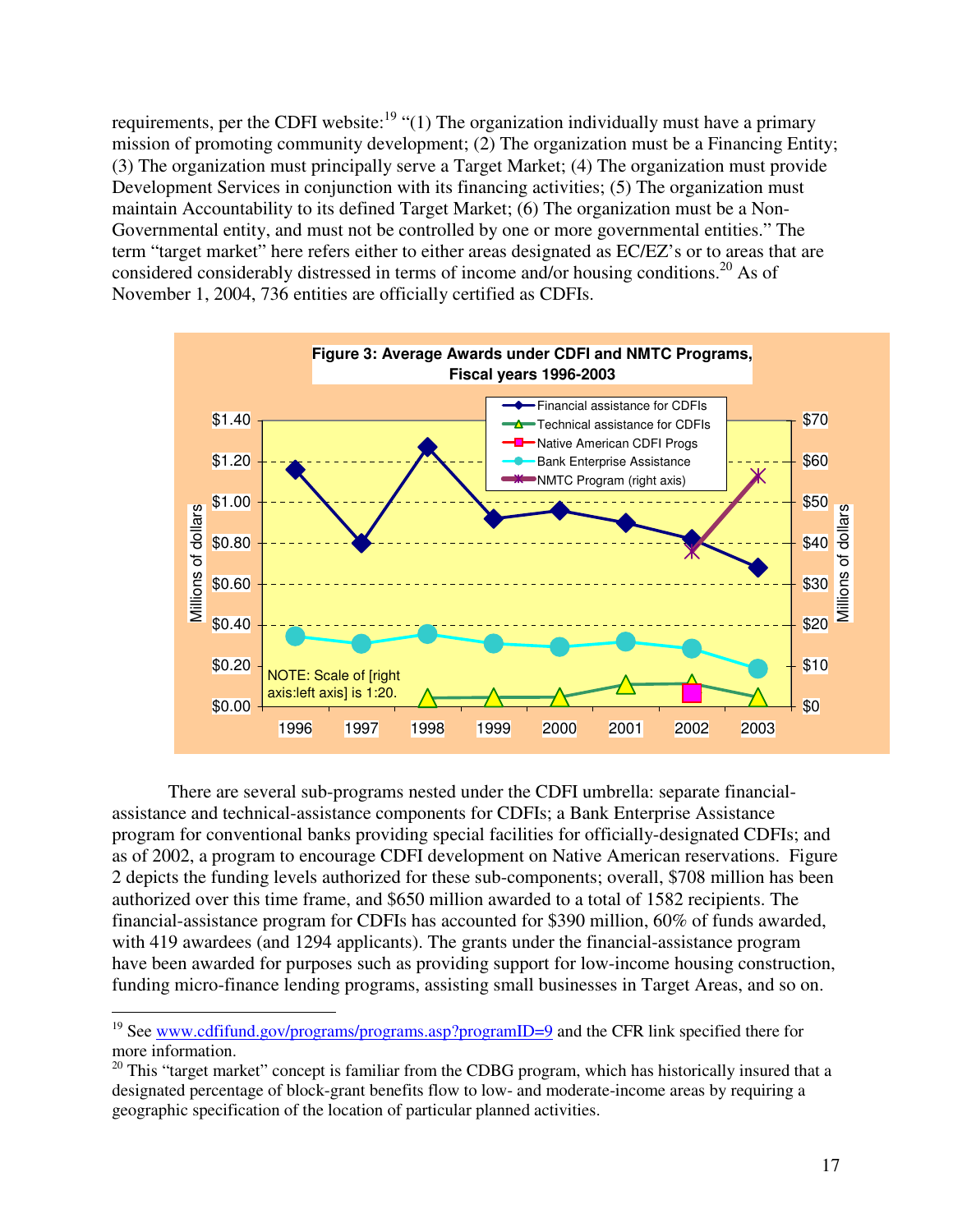The technical-assistance program has accounted for just \$45 million, with 394 awardees (of which some 112 are start-up CDFIs).

The Bank Enterprise program, in turn, has awarded \$187 million to some 784 awardees (of 1094 applicants). In the BEA program's first several years, megabanks – informally, bank holding companies whose asset size ranks them in the top 15 in the nation – took the lion's share of the money. In 1996, megabanks received 86% of BEA grant money; in 1997, 59%; and in 1998, 57%. Megabanks' share has declined steadily thereafter: from 39% in 1999, to 20% in 2000. Under the Bush Administration, megabanks' share has equally 16% in the 2002 and 2003 awards rounds; in the 2004 awards round, it dropped to just 0.4%. It should also be noted that minority-owned banks have consistently been among the awardees under the BEA program. BEA monies are often received for banks that invest in low-income housing projects, that support small-scale businesses, and that provide grants to community-based groups.

Figure 3 shows that average awards have been substantially larger in the financialassistance category (\$930,000) than in the remainder of the CDFI program. Average funds awarded have, however, declined steadily since 2000.

**The New Markets Initiative.** During the 1990s and 2000s, while the CDFI program was selectively awarding less than a billion dollars to selected borrowers, a broad trend toward greater inequality was at work. Wealth gaps have widened, and asset poverty has increased, especially for non-white households (Caner and Wolff 2004). As discussed in section 4, during this same period, consumer-banking markets were being transformed: on one hand, low-income customers had to pay higher marginal prices for the banking services they received; on the other hand, these customers were targeted by sophisticated new loan instruments backed by Wall Street. Indebtedness levels among low-income households rose at a tremendous pace. The innercore areas of U.S. cities were widely discussed (perhaps most controversially by Wilson 1987) as an arena of severe need – cut off from jobs, decent educational opportunities, and health care. One area of need -- documented in city analyses of Atlanta, Detroit, Los Angeles, and other cities – was more adequate access to credit and capital by entrepreneurs and proto-entrepreneurs in lower-income and minority areas. Some of the venture capital that was becoming such a force in industrial expansion in the U.S. and the world was sorely needed in inner-core areas, as were working-capital loans.

The CDFI program was a start, but its scale was miniscule compared to overall urban dollar flows. There were two triggers suggesting the need for another round of policy innovation. One impetus came from a network of activists and investors, loosely associated with the emerging alternative mutual and investment funds (featuring "green" investing, "anti-sweatshop" investing, and so on). Some of the members of this network were interested in building bridges between the worlds of venture capital and community-based investing. The Community Development Venture Capital Alliance, an association of community-based venture-capital and investment firms, was formed in 1994 (as of 1998 it had 45 members; by 2003 its membership was approximately 100, including 80 venture-capital funds).<sup>21</sup> Given the high rate of failure in business and housing start-up activity among community-based firms, it was clear that expertise-

 $21$  See Jegen (1998) for a description of some CDVCA members. As he shows, this Alliance encompasses a large range of interests, from environmentally-friendly investment funds to minority-owned companies.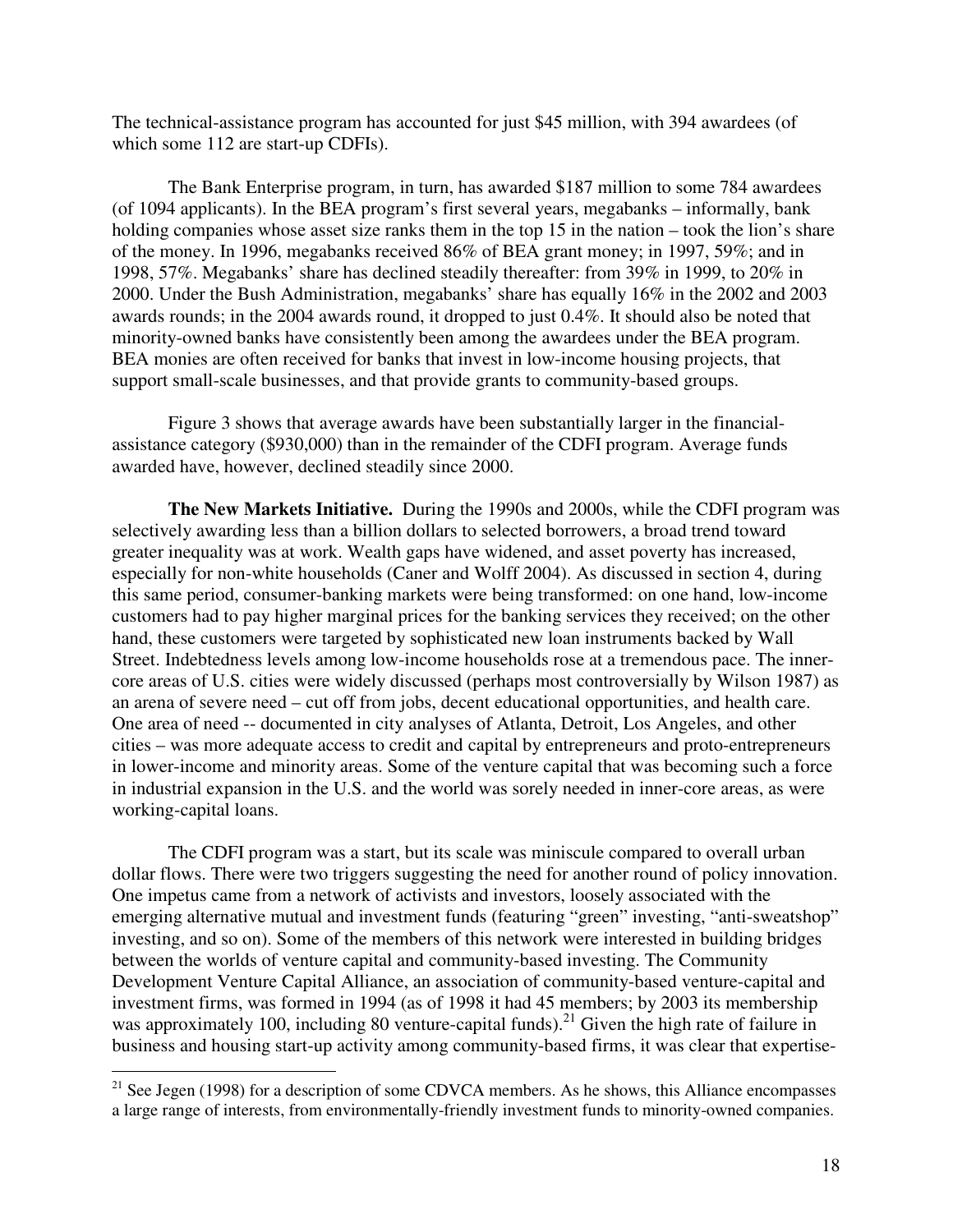pooling, technical support, and additional resources would help establish this venue for venture capital activities on a more secure basis.

The second impetus for further asset-building activity came from a very different direction. Inner-core areas might have immense problems of access to capital, but nonetheless cash-flows therein were substantial; the problem was not so much cash-flows per se as insuring that cash-flows were wealth-enhancing and savings-generating. Ironically, the very size of innercity cash flows attracted the interest of business strategist Michael Porter. In 1995, he wrote an article in the *Harvard Business Review* which applied his ideas about competitive policy to the U.S. inner city. He made a number of arguments, several of interest here: first, inner-city consumer markets offer a very attractive target for large-scale retailers and service providers; second, land parcels were often too small in inner-city areas to permit efficient businesses to locate there; third, inner-city community groups must welcome business development, not be hostile to it; fourth, government should provide tax incentives facilitating the opening of innercity markets to mainstream businesses. In this way, the inner city would prosper.

Porter started an organization, the Initiative for a Competitive Inner-City (www.icic.org), which quickly attracted business partners and loaned executives in many cities. There were many limitations in Porter's conception of what was wrong with the inner-city economy; these were addressed in a special issue of the *Review of Black Political* Economy, later published as Boston and Ross (1997). ICIC did have positive impacts on many minority entrepreneurs operating in impacted inner-core markets. But its focus was primarily on removing government barriers to better market equilibria, not about the ways in which financial spatial segmentation affected the choices that different participants in different financial locations were free to make. As such, the ICIC program was linked to Porter's call for government assistance in opening new markets for large firms' investment.

 This is the dual context in which the New Markets initiative was launched by the Clinton Administration. In a July 24, 1999 speech before a conference organized by the Congressional Black Caucus, Gary Gentsler, Treasury undersecretary for domestic finance, described the New Markets concept in terms that were completely consistent with Porter's vision: "There is enormous economic potential in America's low- and moderate-income communities - potential that can benefit the residents of these communities and the businesses that successfully serve these markets. ... [Among the reasons for this are these:] In New Markets, retail spending power is significant, and in urban areas, customer demand is quite concentrated. ... Many of these markets are not as well served with retail outlets. ... The buying power of minorities is expanding. ... Finally, many urban New Markets have important location advantages. For example, they are close to downtown commercial districts for business service firms, are close to highways and airports for distribution businesses, or have real estate with the appropriate infrastructure for manufacturing businesses." Gentsler went on to note that the CDFI program and the CRA played an important part in these markets. But, he observed,

"But this isn't enough to fully meet the need. In early July, the President made an historic trip to highlight the considerable need and the market opportunities of low and moderate income communitites. His New Markets Initiative, a program of tax incentives and loan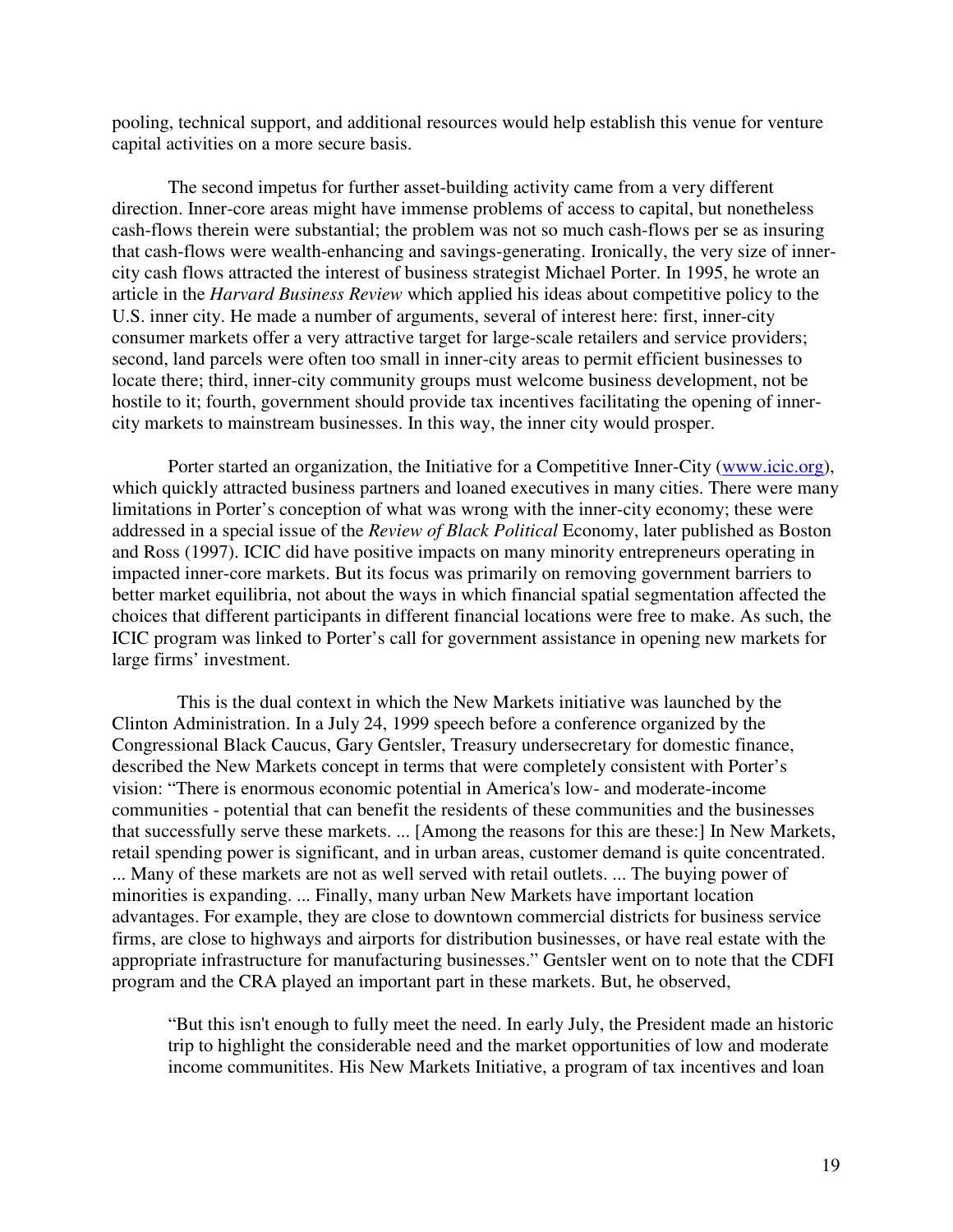guarantees, will further the Administration goals of bringing more private sector capital and expertise to these communities."

President Clinton's New Markets initiative was passed into law on December 14, 2000, just before he left office. The official White House statement observed, "This initiative will help encourage private sector equity investment in underserved communities throughout the country to ensure that all Americans share in our nation's economic prosperity." There were two principal components of the New Markets initiative (again per the White House press release):

- **"The New Markets Tax Credit.** The credit will spur \$15 billion in equity investment for business growth in low- and moderate-income rural and urban communities throughout the United States and Puerto Rico. The credit, worth over 30 percent of the amount invested (in present value terms), will be available to taxpayers who invest in a wide range of privately managed community development investment funds, such as community development banks and other CDFIs, venture funds, and new investment companies, that finance businesses in low- and moderate-income communities.
- **New Markets Venture Capital (NMVC) Firms.** NMVC firms will provide incentives to increase the availability of venture capital in low and moderate-income communities for small businesses. Expert guidance will also be made available to small business entrepreneurs in inner city and rural areas. Ten to twenty NMVC firms are planned. The agreement authorizes the SBA to guarantee up to \$150 million in loans that will match \$100 million in private equity for a total of \$250 million and provides \$30 million in technical assistance for small businesses."<sup>22</sup>

 This legislation, which was co-sponsored in the Senate by John Kerry, also encompassed a new round of EZ/EC funding, an expansion of the low-income housing tax credit, and some other items aimed at stimulating lower-income areas. So the New Markets initiatives incorporated both the Porter/ICIC vision of incentives for firms investing in lower-income areas, and also the CDVCA-documented need for venture capital inflows to areas that lack adequate access to wealth.

**The New Markets Tax Credit.** The NMTC Program received an authorization to allocate \$15 billion in tax credits over its authorized lifespan. According to the CDFI Coalition, this amount is to be allocated as follows: fiscal year (FY) 2002, \$2.5 billion; FY 2003, \$3.5 billion; FY 2004, \$2 billion; FY 2005 and FY 2006, \$3.5 billion. Just as CDFIs are the entities officially authorized to receive grants under that program, the NMTC Program is open for taxpayers investing in designated "Community Development Entities" (CDEs). According to the program website (http://cdfifund.gov/programs/programs.asp?programID=5),

"Substantially all of the qualified equity investment must in turn be used by the CDE to provide investments in low-income communities. The credit provided to the investor totals 39% of the cost of the investment and is claimed over a seven-year credit allowance period. In each of the first three years, the investor receives a credit equal to

 $\overline{a}$ <sup>22</sup> http://clinton4.nara.gov/WH/new/html/Mon\_Dec\_18\_154959\_2000.html, accessed December 5, 2004.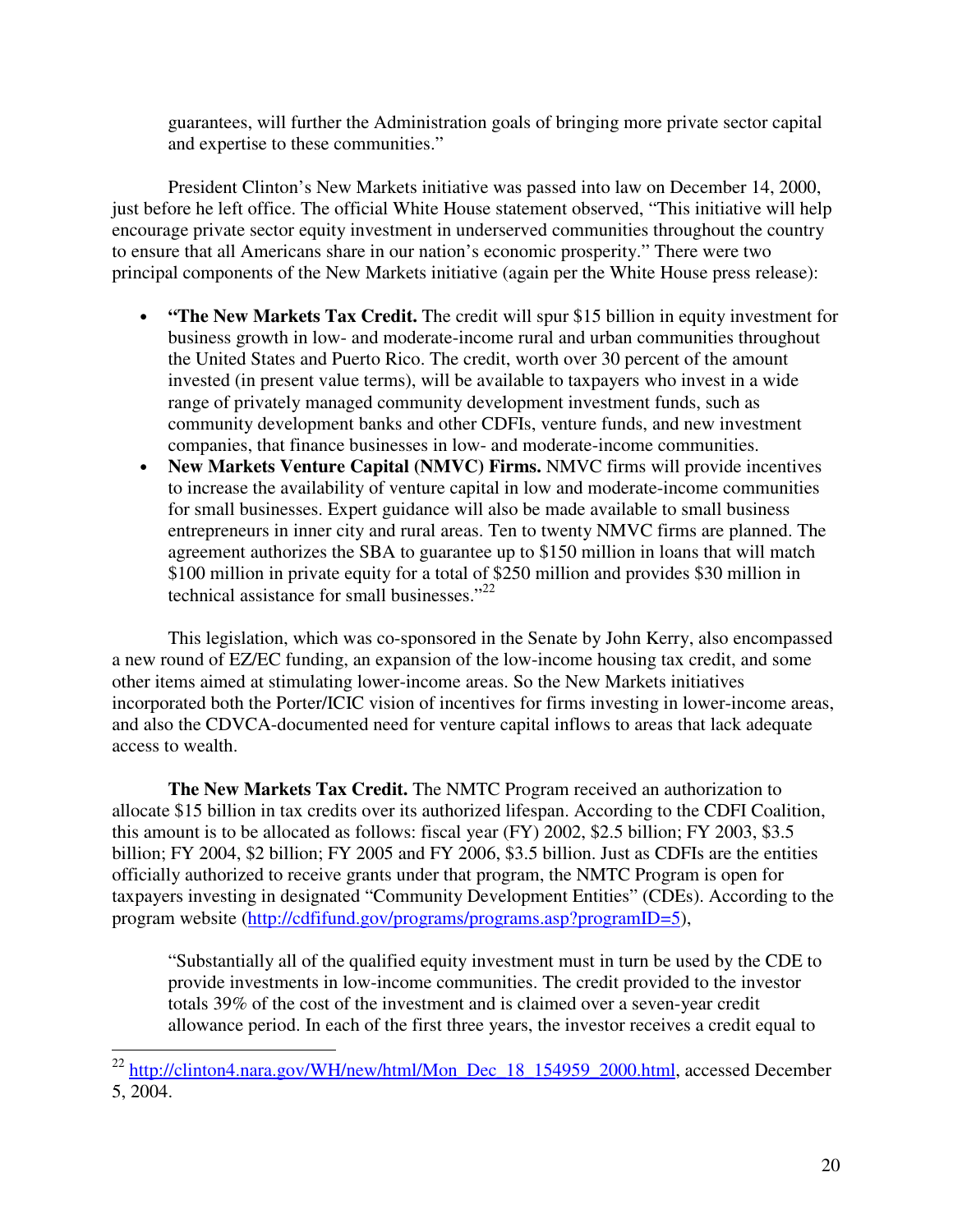five percent of the total amount paid for the stock or capital interest at the time of purchase. For the final four years, the value of the credit is six percent annually. Investors may not redeem their investments in CDEs prior to the conclusion of the seven-year period."



 The question then is, what is a CDE? According to the Treasury website, a CDE must be a legally established entity, which meets two specific requirements: "(1) The organization must have a primary mission of serving, or providing investment capital for, Low-Income Communities (LICs) or Low-Income Persons; and (2) The organization must be accountable to residents of the LICs that it serves."

 The CDE criteria are relatively permissive. LICs are defined as census tracts with more than 20% poverty populations or less than 80% of the median area income. As Swibel (2004) notes, this definition incorporates 39% of all census tracts in the U.S., containing 36% of the nation's population. Even so, projects outside of LICs can be designated "target area" if the applicant CDE can show that inadequate access to investment capital exists in that area using "some type of lending or other analysis".<sup>23</sup> The accountability guideline is similarly loose. The CDE must have a representative on its board of directors who represents the interests of the residents of the affected LIC: either by virtue of being a resident, owning a business there, or representing a church or civic organization that operates there. Further, an entity designated as a CDE can be a member of a larger corporate unit: e.g., Bank of America – whose primary mission is not to provide investment capital for low-income communities – can create a CDE. CDEs, in

<sup>&</sup>lt;sup>23</sup> This prose is taken from the Q&A section of the NMTC website (updated July 2003). See http://www.cdfifund.gov/docs/2003\_nmtc\_cde\_qanda.pdf.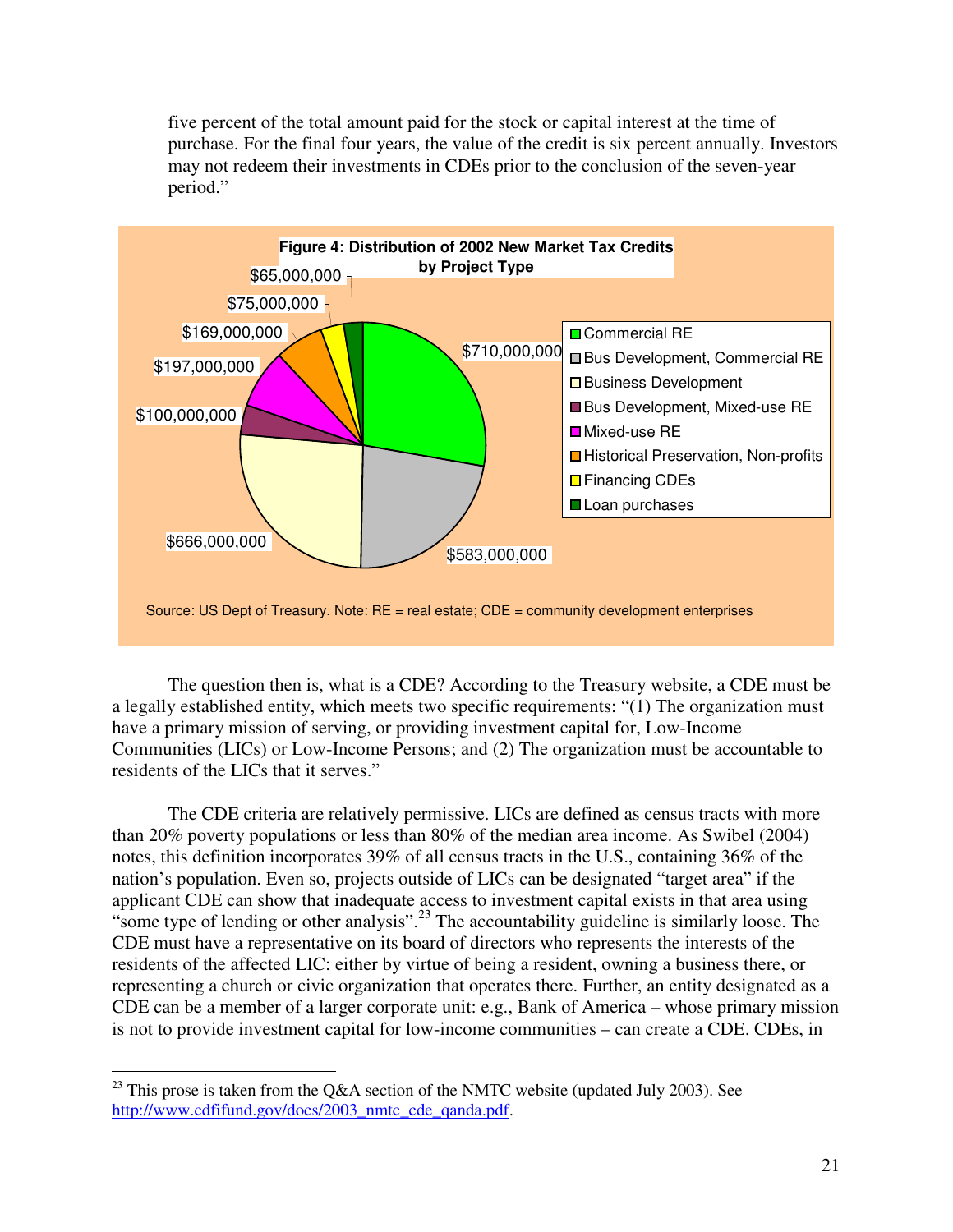

turn, can "parents" of designated "subsidiaries." As of December 30, 2004, some 1,778 CDEs have been authorized; the entities on this list range widely, from subsidiary units of megabanks and megacorps to local startups.

 So given that many entities are authorized to apply for funds under NMTC, who has received the money to date? The first round of funding under the NMTC program was allocated to 66 CDEs on March 14, 2003. The scale of these credits, on average, dwarfs that of grants under the CDFI program, as Figure 3 shows; and these credits' average value increased between the first and second rounds, while those in the CDFI program were falling.

Figure 4 shows the allocation of these funds by project type.<sup>24</sup> Note that half the tax credits are being used for commercial real estate projects – in some cases with the additional goal of spurring business development. Business development itself receives just under a quarter of the available allocation; the remainder of available credits are designated for mixed-use real estate credits and for miscellaneous other purposes, including financing CDEs's activities. Figure 5 sets out the pattern of NMTC allocations for the May 2004 round (because of this date, this round is designated the 2004 round here). Here, as before, fully half the available credits are used to support real-estate developments increasing retail, office, and industrial space in target communities. Business development per se again receives just over 25% of available credits; and the remaining funds are divided among other uses, with real estate development figuring prominently once again.

 $24$  The categorization shown here was done by the author; the categorization for the 2004 allocation was done by the NMTC program.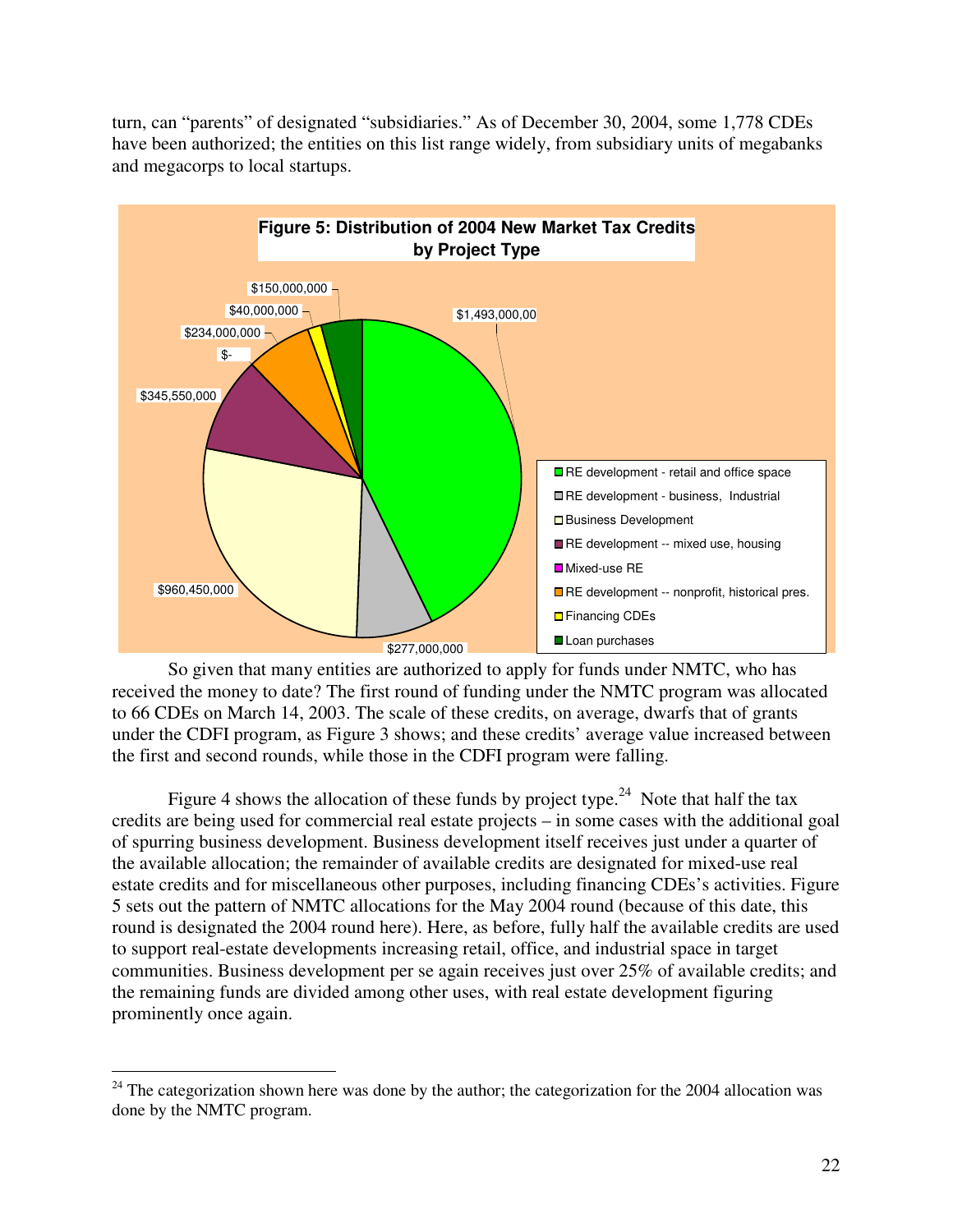

 It is evident thus far that the two competing rationales for the New Market initiative both receive some portion of available funds – Porter's emphasis on using incentives to bring market competition to lower-income areas is evident, as is some emphasis on business development. But here we must go deeper. The language of the NMTC act specifies 'equity investment'. How does this translate into support for business development? Figures 6 and 7 analyze the type of investable funds that will be made available for business-development projects (this includes business development per se and also commercial real-estate/business development). Consider the 2002 allocation (Figure 6). This figure differentiates credits, first of all, based on whether they are allocated to banks, corporations, and real-estate developers; to government and redevelopment agencies; or to other grantees. Then within each grantee type, this figure specifies whether loans alone will be provided, or whether equity or subordinated debt (or both) will be made available.<sup>25</sup> In Figure 6, note that most of the business-development-related funds received by banks and corporations includes equity of some kind (counting subordinated debt as equity). By contrast, the largest category of business-development credits received by other grantees takes the form of loans.

 Figure 7 shows the same scenario for the larger 2004 allocation. Here again, the 'other grantee' category receives mostly loans. 'Banks, corporations, and real-estate developers' again receive a high proportion of equity. The 2004 allocation differs from 2002 in that there is a significant presence of government/redevelopment grantees; again, more of the credits these grantees receive involve equity than loans. In sum, in the first two rounds of allocation, equity investments for business development are channeled primarily to established firms and to

<sup>&</sup>lt;sup>25</sup> In most cases, funded projects that provide subordinate debt or equity also feature some special loan arrangements; in a small number of cases, they do not. For ease, this distinction is not shown in Figures 6 and 7.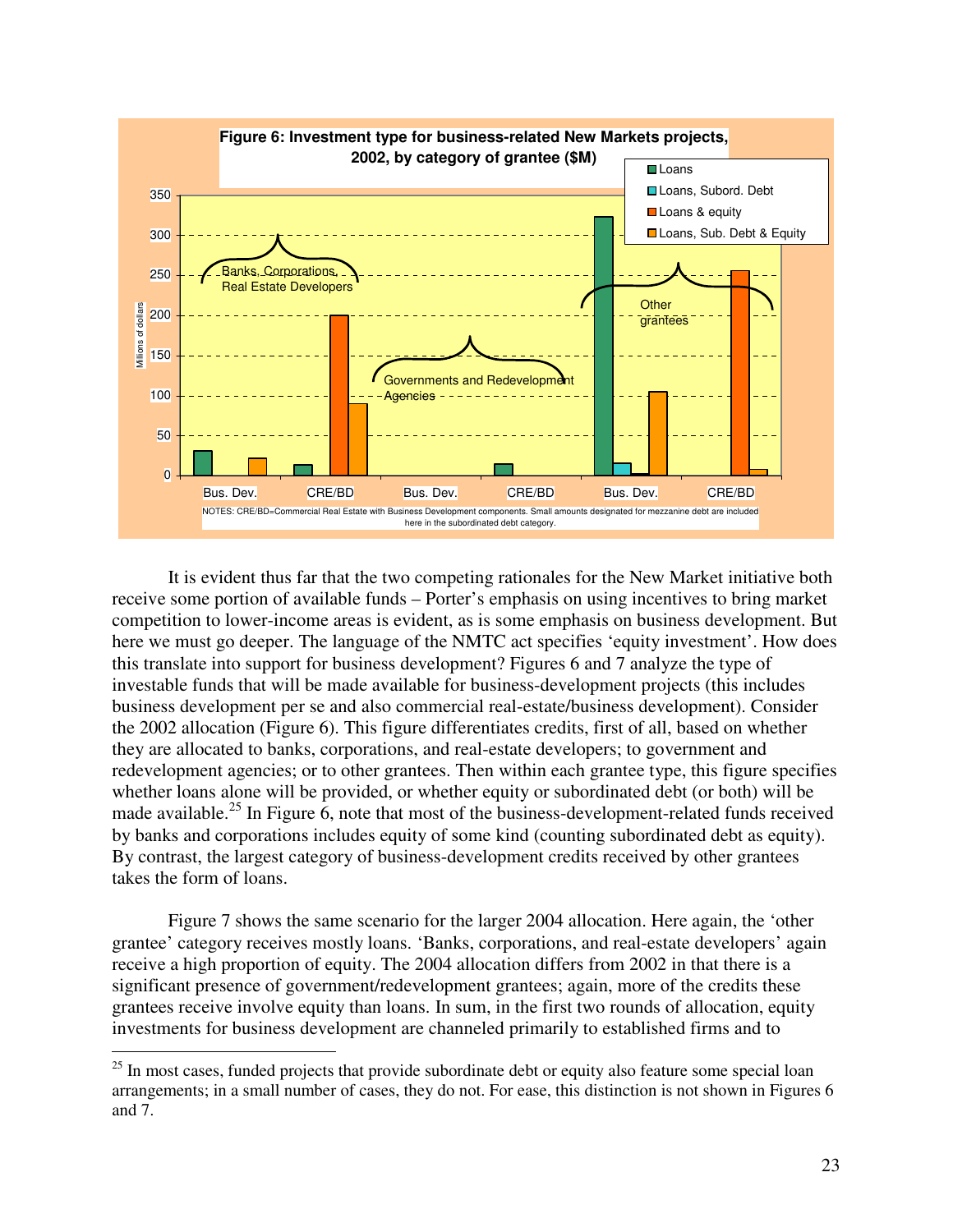governments; grantees working directly with startup businesses receive a disproportionate amount of loans. A detailed grantee-by-grantee review of the 2002 and 2004 allocations reveals that a large number emphasize the creation of large national stores, franchises, and commercial space – conforming closely to Porter's ideas about opening inner-city markets to "mainstream" businesses.



**The New Market Venture Capital Program.** The idea of the NMVC program is to increase the availability of venture capital and entrepreneurial expertise in underserved communities. Funds for this program were allocated in the 2001 budget. Round I of funding for the NMVC program provided \$150 million in guarantees for unsecured corporate bonds (debentures) and \$30 million in technical assistance grants. NMVC funds are matched dollar-fordollar through private sector investments. Six companies were designated as recipients of these funds: two operating in Appalachia, one in New England, and three in the Mid-Atlantic area. Even while five of these first six Round-I grantees were awaiting approval, however, Congress cut the funding for the planned Round-II allocation in 2003. While the program remains on the SBA webpage, no updated application materials have been posted since 2002.

#### **6. Evaluating Contemporary Asset-Building Policies in Low-Income Communities**

The two primary urban programs passed into law after 1992 – the CDFI program and the New Markets initiative -- are paradigmatic "third way" programs: they have open structures allowing for maximum local input, they are cost-efficient, they force government officials to cooperate with private-sector players, and they are also selectively implemented. If we take 1960s' urban programs as a frame of reference, however, questions quickly emerge about these programs' effectiveness and focus. The question of effectiveness is especially pertinent for the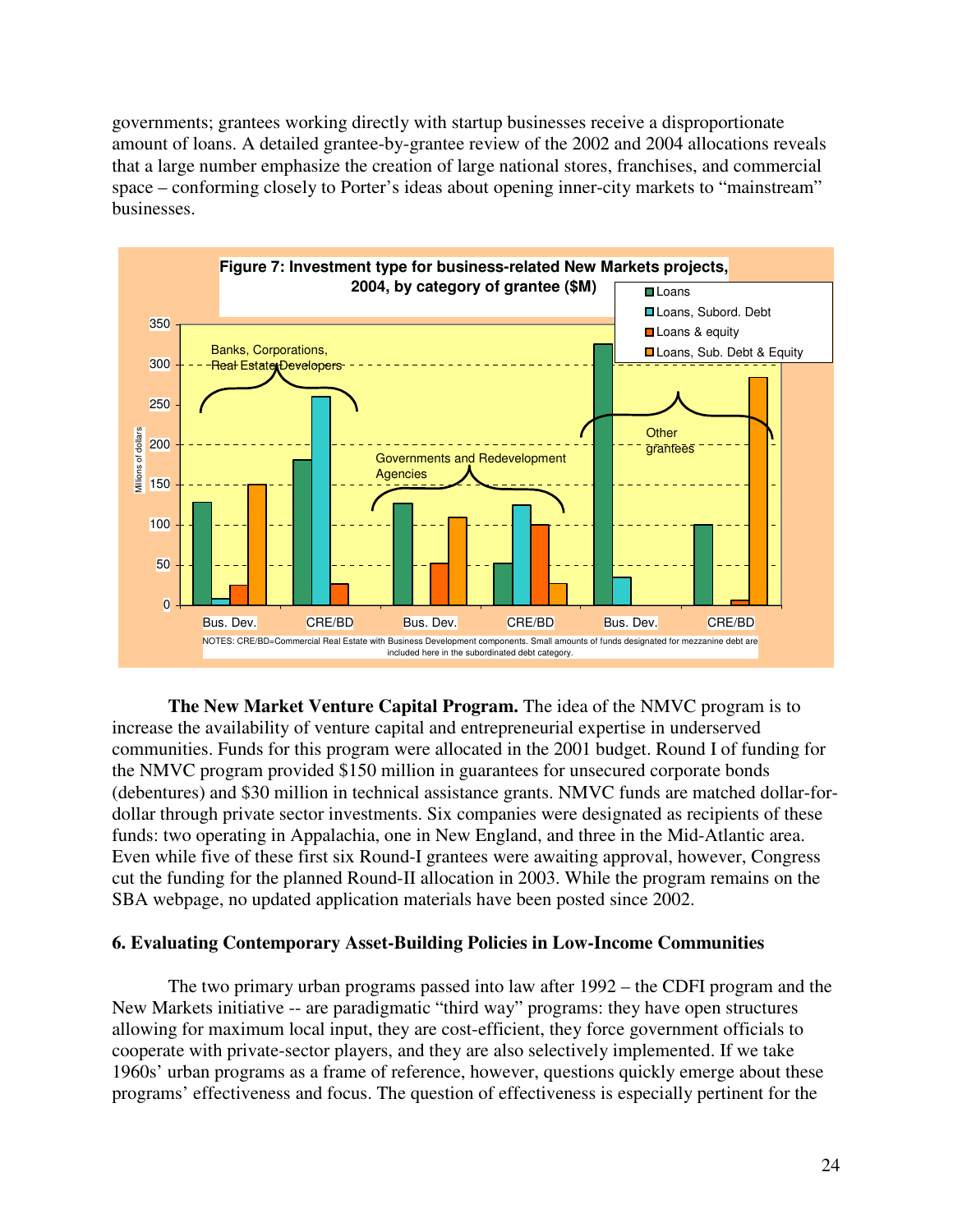Clinton EC/EZ programs. As noted above, there is virtually no empirical evidence that zones of this type stimulate employment in lower-income or minority areas. The question of focus is posed for the CDFI program. Clinton always referred to the Grameen Bank of Bangladesh, whose charismatic founder Mohammed Yunus he had met, as an example of how a few wellplaced dollars of financing can bring hard-working poor people out of poverty. Most "assessments" of microfinance have in fact come from observers who are struck by the transformative power these programs have on their participants. But the path from inspiring examples to systematic evaluation remains to be established.<sup>26</sup> And very few community development banks are exclusively microfinance funds.<sup>27</sup>

But the problem was more extensive than a lack of clear evaluative criteria. More to the point, as Hyman Minsky pointed out, "neither the Administration nor Congress has really formulated the concept of community development banking" (1993: 33), despite the rush to implement the CDFI program. Minsky went on to argue that the concept of communitydevelopment banking could be effective in addressing the problems of low-income urban communities only if implemented on a substantial scale (see Figure 2), if provided with a mechanism for restoring CDBs' liquidity, and especially if the problem of start-up equity was addressed. Minsky argued that something like a modern-day Reconstruction Finance Corporation would be needed to provide the missing equity capital that proto-entrepreneurs and small/medium businesses in lower-income communities currently lacked.

For one thing, both programs operate on a competitive-grant basis, not an entitlement or comprehensive-funding basis.<sup>28</sup> In this respect, the continuity of Clinton's "third way" with Nixon's and Reagan's urban approaches is clear: just as federal housing programs for the poor were transformed from a build-to-need basis (using tax-based incentives) to an allocate-spacesas-available basis, both programs were available only to those municipalities and entities that submitted superior proposals. The local scope-of-action that figured as so prominent a feature of Nixon's block-grant approach is present in these programs; but only a few get to play. So the fundamental premise of the War-on-Poverty programs and also of Nixon's block-grant approach – that the problems being addressed are deep-seated and structural, and reflect historical power and resource imbalances, and therefore must be addressed through the systematic application of federal resources – is overturned. Policy is not a matter of using redistributive and programmatic power in a concentrated structural assault; it is a matter of identifying latent superior ideas. It is as if the federal government is only funding 'best-practice' experiments, on the presumption that local governments and lenders will imitate the best ones.

 $26$  Servon (1999) asserts that microenterprise programs in the U.S. will have primarily social-capital, not economic, benefits for their participants. A special issue of the *Journal of International Development* in 2004 began the process of systematizing assessments of microfinance institutions' effectiveness; see Chowdhury, Mosley, and Simanowitz (2004). A set of U.S.-specific recommendations for systematically assessing microenterprise programs is suggested by Doyle and Black (2002).

<sup>27</sup> According to the CDFI Data Project report *Community Development Financial Institutions:A Report by the CDFI Data Project on Data Provided for the 2001 Fiscal Year* , "CDFIs are specialized financial institutions with a core mission of providing financial products and services to people and communities underserved by traditional financial markets." (page  $7)$ 

<sup>&</sup>lt;sup>28</sup> Under the fiscal guidance of Wall Street insider Robert Rubin, the Clinton Administration shied away from 'big ticket' fiscal programs that might lead to worry about federal deficits in the bond markets.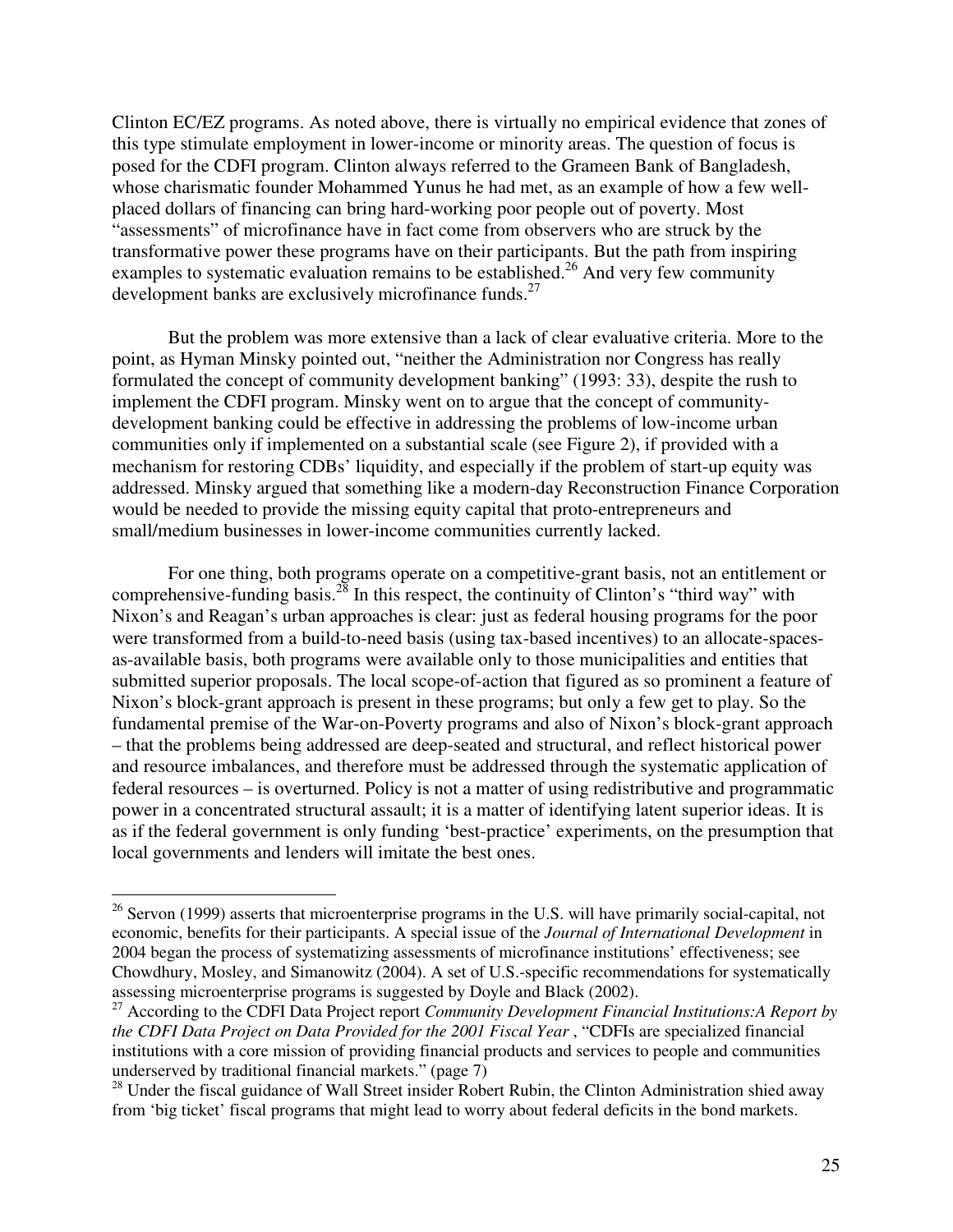On these terms, the CDFI program has been successful in several respects. First, it provided a programmatic vehicle for both microfinance advocates, for groups and professionals working with megabanks, for smaller community banks, and for the small number of community-development banks. The small amount of available funds (just \$81 million per year, on average) was spread across a large number of participants. There was considerable competition for the more sizable financial-assistance awards; but in other portions of the program, most applicants were funded. Second, inasmuch as it was designed as a demonstration program, it could be evaluated not on the basis of criteria such as whether (say) the scale of lending in lower-income areas of large cities had significantly increased, along with wealth creation and savings levels; instead, it could be evaluated on the basis that participating institutions were able to do more than they otherwise could have. This modest claim was indisputable; and the modest amount of funds allocated to the program, sufficiently small to avoid the axe in a time of budgetary stringency (for programs such as this).



One helpful component of the new urban policy in the 1990s was the Clinton Administration's clear commitment to strengthening enforcement and accountability under the Community Reinvestment Act. After 2000, the Republican-dominated Bush Administration has worked to weaken the CRA. As this occurs, the list of bank financing activities in inner-core areas that are considered 'normal business practice,' and those considered doable only given the presence of CDFI or NMTC funding, will shift definitively, over time, toward the latter. The possibility – or probability – then is that the demonstration effects of new-age style urban policies promoting asset-building in low-income spaces will not be followed up, unless some new mandala of urban crisis leads to yet a new phase of urban policy.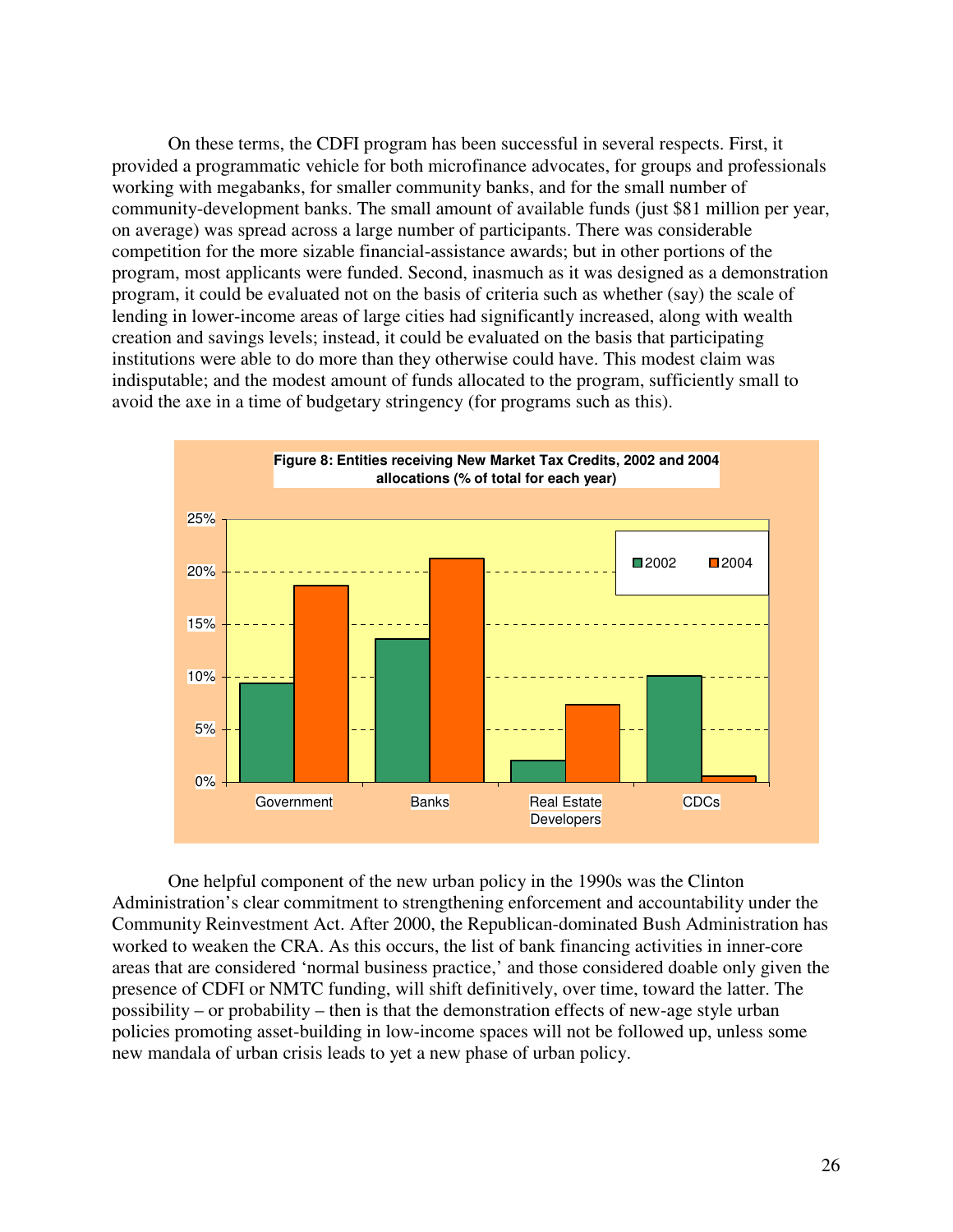The newer New Markets initiative programs have not yet directly confronted the question of effectiveness. They have indirectly, however. As Swibel (2004) points out, tax credit programs are always popular – especially those with loose criteria, permitting real-estate developers (for example) to exploit the difference between lower recorded income levels (per the Census) and rising incomes in surrounding real-estate developments..

**The New Urban Policy and the Urban Development Crisis.** Our review of urban policy development in the 1970s showed that urban governments were given more control over local development projects at the same time that they were coming under pressure from emerging fiscal crises. Initially, federal policies provided for funds that could be used to undertake desired projects locally (notably UDAG and some portions of CDBG funding). However, as federal funds dried up, so did governments' capacity to oversee development. To some extent, booming real-estate markets and innovative devices such as incremental taxrevenue bonds have made up the gap. From this perspective, the NMTC and, to a lesser extent, the CDFI program, offer new sources of funds for the kind of developments that City Halls tend to prefer – large projects with high sales-tax revenue potential. This may well explain the Round-I to Round-II shift toward the use of NMTCs to support government, real-estate developer, and bank investment efforts (see Figure 8).

| Figure 9: Categories of financing, by time-period and market structure |  |  |  |  |  |  |  |  |  |  |  |
|------------------------------------------------------------------------|--|--|--|--|--|--|--|--|--|--|--|
|------------------------------------------------------------------------|--|--|--|--|--|--|--|--|--|--|--|

| Categories of financing<br>and types of financial<br>processes:            | Sources of financing for<br>home acquisition and<br>home-equity-based<br>spending | Sources of financing for<br>consumer goods and<br>expenditures | Sources of financing for<br>real-estate and business<br>development                            |  |  |  |  |  |  |  |  |  |
|----------------------------------------------------------------------------|-----------------------------------------------------------------------------------|----------------------------------------------------------------|------------------------------------------------------------------------------------------------|--|--|--|--|--|--|--|--|--|
| Urban areas primarily served by formal ("mainstream") financial structures |                                                                                   |                                                                |                                                                                                |  |  |  |  |  |  |  |  |  |
| Until the mid-1980s                                                        | Localized home-<br>purchase loans                                                 |                                                                | Home equity, RF,<br><b>UDAG</b>                                                                |  |  |  |  |  |  |  |  |  |
| After the mid-1980s                                                        | Globalized home-<br>purchase and<br>refinancing loans<br>(securitization)         | Credit cards                                                   | Home equity, venture<br>capital funds                                                          |  |  |  |  |  |  |  |  |  |
| Urban areas primarily served by informal financial structures              |                                                                                   |                                                                |                                                                                                |  |  |  |  |  |  |  |  |  |
| Until the 1980s                                                            |                                                                                   | Finance companies,                                             | Public housg, UDAG,<br>Redevelopment funds<br>(RF), SBA §7 loans                               |  |  |  |  |  |  |  |  |  |
| 1980s to the mid-1990s                                                     | Redlining, gentrification                                                         | Merchant credit                                                | RF, SBA §7; state/local<br>enterprise-zone tax<br>incentives (EZ),<br><b>Brownfields</b> funds |  |  |  |  |  |  |  |  |  |
| After the mid-1990s                                                        | Predatory lending                                                                 | Debt cards, pay-day<br>loans, remittances                      | RF, SBA §7, EZ,<br>Enterprise<br>Communities, CDFIs,<br>New Market Tax<br>Credits              |  |  |  |  |  |  |  |  |  |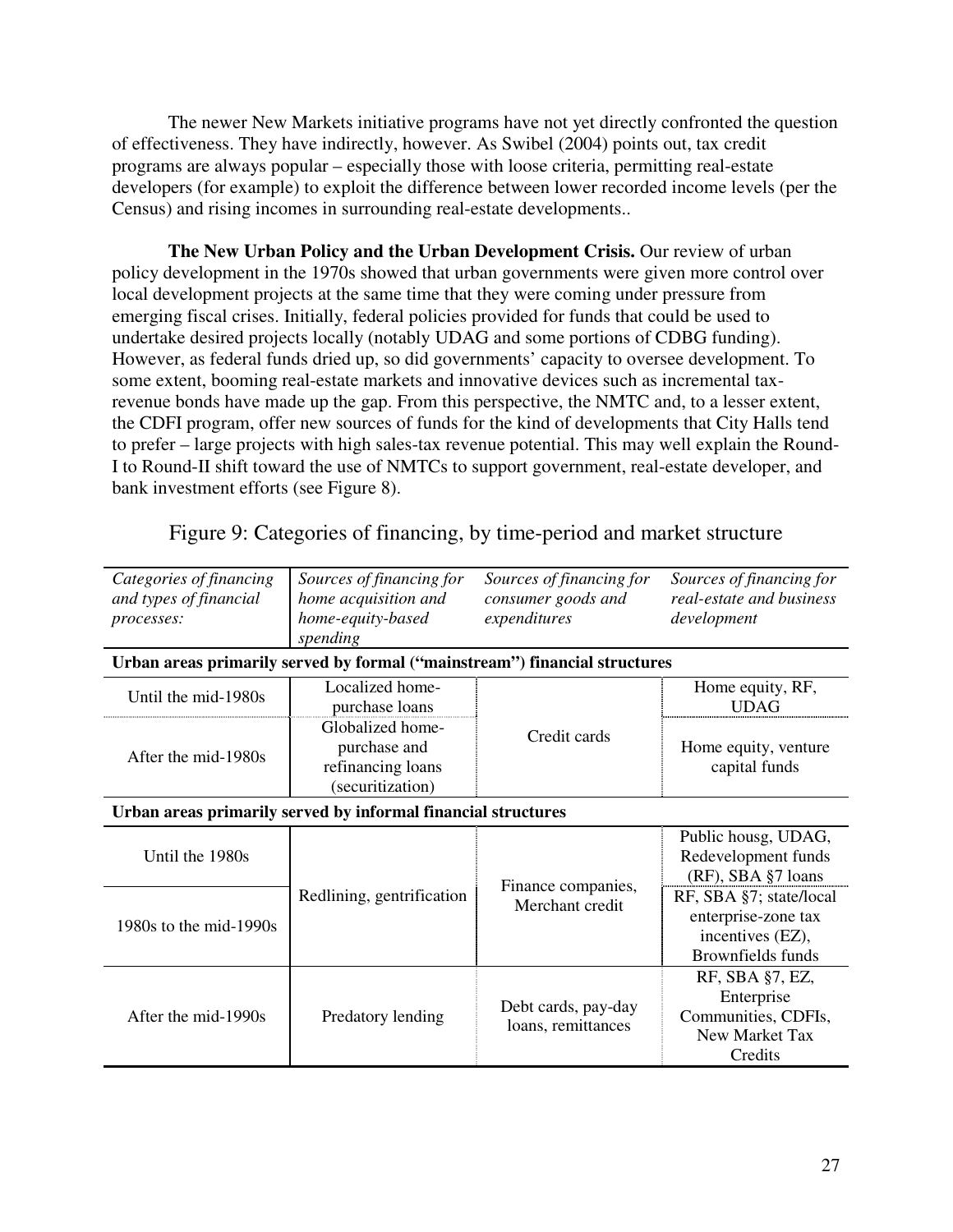**The New Urban Policy and Evolving Urban Financial Markets.** It is useful to return to the challenge posed in section 2 – that is, should asset-building development projects attempt to transform the people living in lower-income spaces, or should they attempt to transform the space itself, so that residents with higher incomes – and businesses with tonier clients – move in? The 1960s round of urban policy made both attempts at once; but eventually, political considerations and fiscal limitations squeezed out the first approach in favor of the second.

In response to urban social stress in the early 1990s, the new urban policy's answer was, definitively, the second path. Again, some preliminary moves to follow the first path were erased after a short time. In 2003, Congress killed the one program explicitly aimed at providing venture capital for businesses and potential entrepreneurs in lower-income areas; and we have seen that loans and not equity, in the main, are provided for grantees in the NMTC program that focus on business development and are *not* controlled by governments, banks, or large businesses. And the modestly-successful and very small CDFI program will not be able to affect the overall dynamics of impacted urban communities.

In the past decade, this weak federal response to urban stress has been partially offset by the growth of a new wave of service-sector and low-wage manufacturing jobs (after two decades of inner-core economic hollowing-out and deindustrialization). This new job market, low-wage and low-benefits as it is, has nonetheless supported large inflows of immigrants, documented and undocumented alike, into inner-core urban areas throughout the U.S. These income flows, in turn, led to new financial practices -- practices that are market-based and responsive to the circumstances of these new resident/workers in urban spaces throughout the U.S. Figure 9 shows that these practices, in combination with the transformation of federal asset-building anti-poverty policies, have reinforced the spatial financial segregation of lower-income areas. Globalization of financial practices does not change the pattern, but deepens it: in one geographic area, lowinterest-rate, 30-year first mortgages are securitized; in another, the securitization involves highinterest-rate, high-fee, 15-year second mortgages.

In closing, we take one final look at Los Angeles. There, we find a growing Latino presence, notably in South Central, and a resurgence of low-wage manufacturing and servicesector activity. This population inflow has transformed the post-riot dynamics of Los Angeles yet again, even as many African Americans have been participating in return migrations from California to the American South and other places. Now there is an emerging competition for the market in remittances; indeed, the sheer weight of the Latino market in Los Angeles and other cities is leading even mainstream banks to rethink their urban strategies.

There is, in the meantime, a lot of money to be made in informal-market banking, as there is in upscale retail banking. The premise of these two faces of consumer banking – in effect, one for the rich and upper-income, the other for the poor and working class – is that the banking market be split into two or more relatively distinct market segments. Once split, the distribution of risks and costs can be fine-tuned based on the characteristics of each segment. This segmentation process can involve explicit organizational rifts, as in South Africa, where the poor simply lack access to accounts at the main banks. Or it can involve a more subtle set of distinctions among the bank accounts offered under the roof of one megabank (as increasingly happens in the U.S. – collateralized debt cards for the poor, credit cards for the upper income).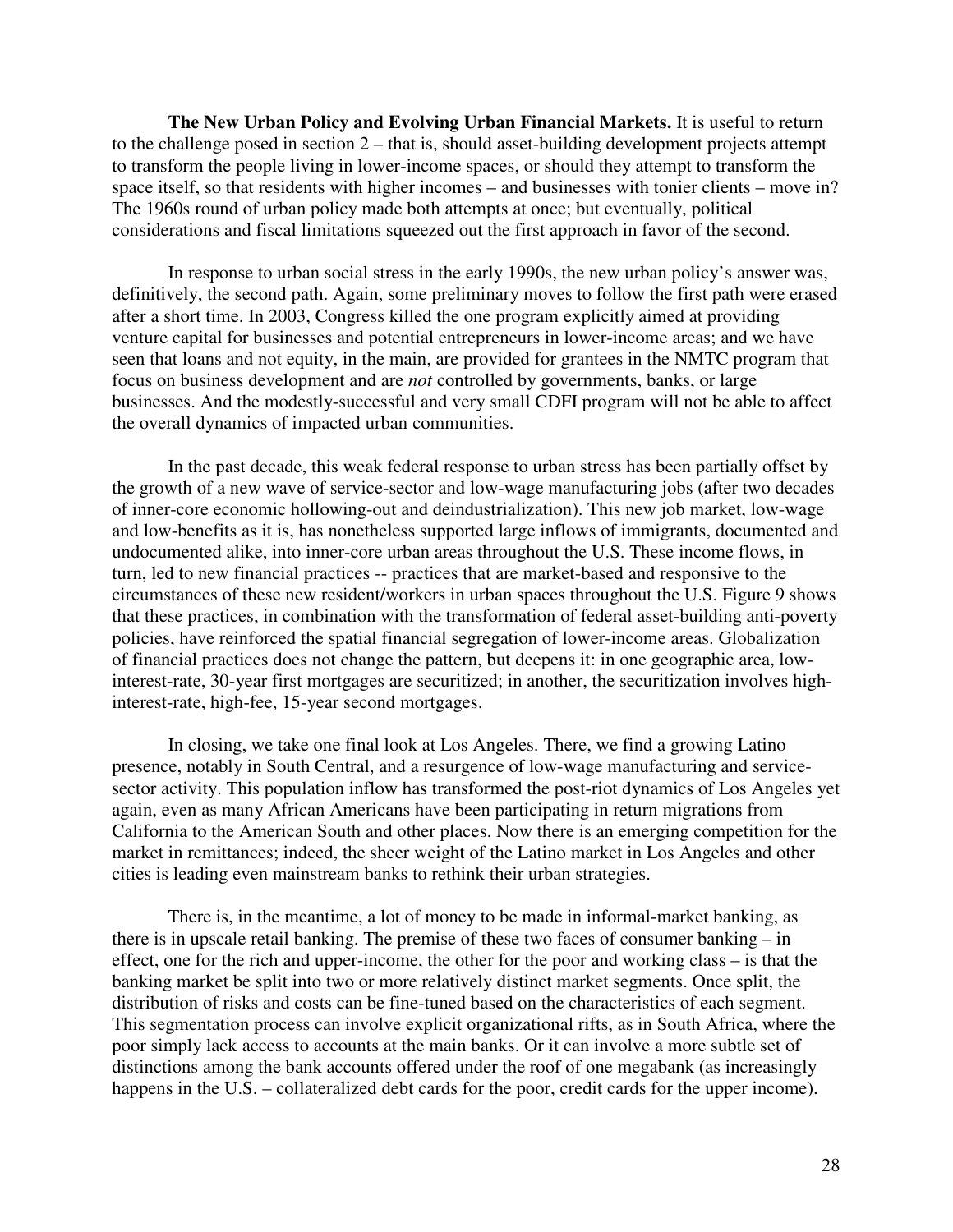Banks and other financial firms are well aware of the character and implications of the spatial financial segregation in U.S. cities. The new urban policies have ignored this structural divide, and the way in which market forces react to and build on this divide until now; these policies instead view market forces simply as an opportunity set for social mobility.

More creative approaches are needed, especially approaches that again attempt to transform the people and businesses already *in* lower-income and non-white areas. The fact that approaches of this type have been aborted twice, in short order, in the 1960s and 1990s federal urban-policy rounds does not mean they are too costly, or unworkable. The urban-policy approaches that have survived, which involve transforming urban spaces and (re)moving the people and businesses formerly there, are expensive (Figure 3) and often ineffective (Swibel 2004).

New ideas, as ever, have been percolating and evolving into yet new proposed policies. For example, Stegman, Davis, and Quercia (2003) suggest coordinating the use of earnedincome tax credits with affordable housing policies. Caskey (2002) calls for banks to open special offices in lower-income areas, which he terms "outlets," to bring unbanked households into the formal banking sector. Williams (2004) points out the emergence of credit unions as effective vehicles for pooling savings and creating financial alternatives in lower-income communities. These are all ideas that deserve consideration and, perhaps, governmental program support. There may or may not be another fire next time; but there certainly will be unrelieved asset-poor lives for millions of Americans in the nation's cities, unless asset-building policies for lower-income households are again made a focal point for national action.

#### **References**

- Black, Harold A., M. Cary Collins, and Ken B. Cyree, "Do Black-Owned Banks Discriminate against Black Borrowers," *Journal of Financial Services Research* 11, 1997, 185-200.
- Boston, Thomas D., and Catherine Ross, editors, *The Inner City*. New Brunswick, NJ: Transactions Books, 1997.
- Brimmer, Andrew, "Recent Developments in Black Banking (1970-71)," *Review of Black Political Economy*, 58 (1972).
- Andrew F. Brimmer, "The Dilemma of Black Banking: Lending Risks vs. Community Service," *Review of Black Political Economy*, 20(3), Winter 1992, 5-29.
- Caner, Asena, and Edward N. Wolff, "Asset Poverty in the United States: Its Persistence in an Expansionary Economy," *Public Policy Brief, No. 76*, The Levy Economics Institute of Bard College.
- Caskey, John. Fringe Banking: Check-Cashing Outlets, Pawnshops, and the Poor. New York: Russell Sage Foundation, 1994.
- Caskey, John, "Bringing Unbanked Households into the Banking System," Capital Xchange Journal article, prepared for The Brookings Institution Center on Urban and Metropolitan Policy and the Harvard University Joint Center for Housing Studies, January 2002.
- Chowdhury, Muchtaque, Paul Mosley, and Anton Simanowitz, "Introduction," to "The Social Impact of Microfinance," special issue, *Journal of International Development* 16, 2004, 291–300.
- Demirgüç-Kunt, Asli, and Ross Levine, editors. *Financial Structure and Economic Growth: A Cross-*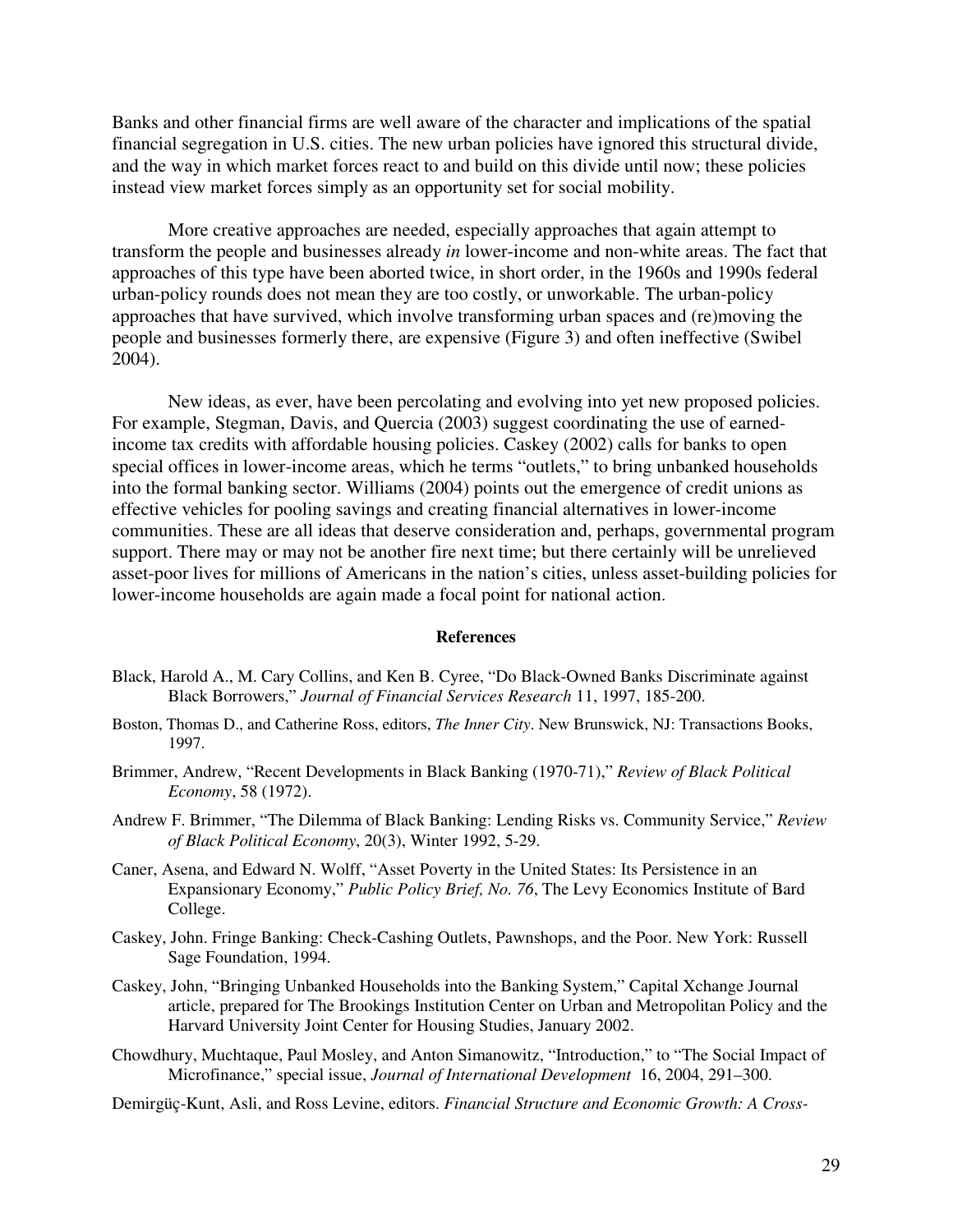*Country Comparison of Banks, Markets, and Development*. Cambridge: MIT Press, 2001.

- Doyle, Karen, and Jerry Black, "Performance Measures for Microenterprise in the United States," *Journal of Microfinance* 3:1, 2002, 19-45.
- Dreier, Peter, "Redlining Cities: How Banks Color Community Development," *Challenge*, November-December 1991, 15-24.
- Dymski, Gary A., *The Bank Merger Wave: The Economic Causes and Social Consequences of Financial Consolidation*. Armonk, NY: M.E. Sharpe, 1999.
- Dymski, Gary A., "The Global Bank Merger Wave: Implications for Developing Countries," *The Developing Economies*. Special Issue on "M&A and Privatization in Developing Countries - Changing Ownership Structure and its Impact on Economic Performance," 40(4), December 2002: 435-66.
- Dymski, Gary A., "Credit Rationing and Financial Exclusion in the Age of Globalization," mimeo, University of California Center Sacramento, May 2004. (2004a)
- Dymski, Gary, "Using Remittances to Finance Development in Mexico: The Implications of Banking Transformation," mimeo, University of California Center Sacramento, October 18, 2004. (2004b)
- Dymski, Gary A., Wei Li, Carolyn Aldana, and Hyeon-Hyo Ahn, "Ethnobanking in the United States: From Antidiscrimination Vehicles to Transnational Entities," mimeo, University of California Center Sacramento, October 2004.
- Dymski, Gary A., and John M. Veitch, "Financial Transformation and the Metropolis: Booms, Busts, and Banking in Los Angeles," *Environment and Planning A,* 28, 1996, 1233-60.
- Dymski, Gary A., John M. Veitch, and Michelle White, *Taking it to the Bank: Race, Poverty, and Credit in Los Angeles*. Los Angeles: Western Center on Law and Poverty. Reprinted in United States Senate, Committee on Banking, Housing, and Urban Affairs. Report on the Status of the Community Reinvestment Act: Views and Recommendations. Vol. II of II, November 1992 (Washington, DC: USGPO).
- Freixas, Xavier, and Jean-Charles Rochet. *The Microeconomics of Banking*. Cambridge, MA: MIT Press, 1997.
- Fisher, Peter, and Alan Peters, "Tax and Spending Incentives and Enterprise Zones," *New England Economic Review* March-April 1997, 109-30.
- Horne, Gerald, *The Fire This Time: The Watts Uprising and the 1960s*. Charlottesville: University of Virginia Press, 1995.
- Jegen, David L., "Community Development Venture Capital: Creating a Viable Business Model for the Future," *Nonprofit Management and Leadership*, 9(2), Winter 1998, 187-200.
- Katz, Richard. *The Undeserving Poor: From the War on Poverty to the War on Welfare*. New York: Pantheon, 1989.
- Lakoff, George. *Moral Politics*. Berkeley: University of California Press, 1996.
- McGeehan, Patrick, and Riva D. Atlas, "How Bank of America Stumbled," *New York Times*, September 28, 2003, Business section, 1.
- Minsky, Hyman, "Community Development Banks: An Idea in Search of Substance," *Challenge*, March-April 1993, 33-41.
- Porter, Michael E., "The Competitive Advantage of the Inner City," Harvard Business Review, May-June 1995, 54-65.